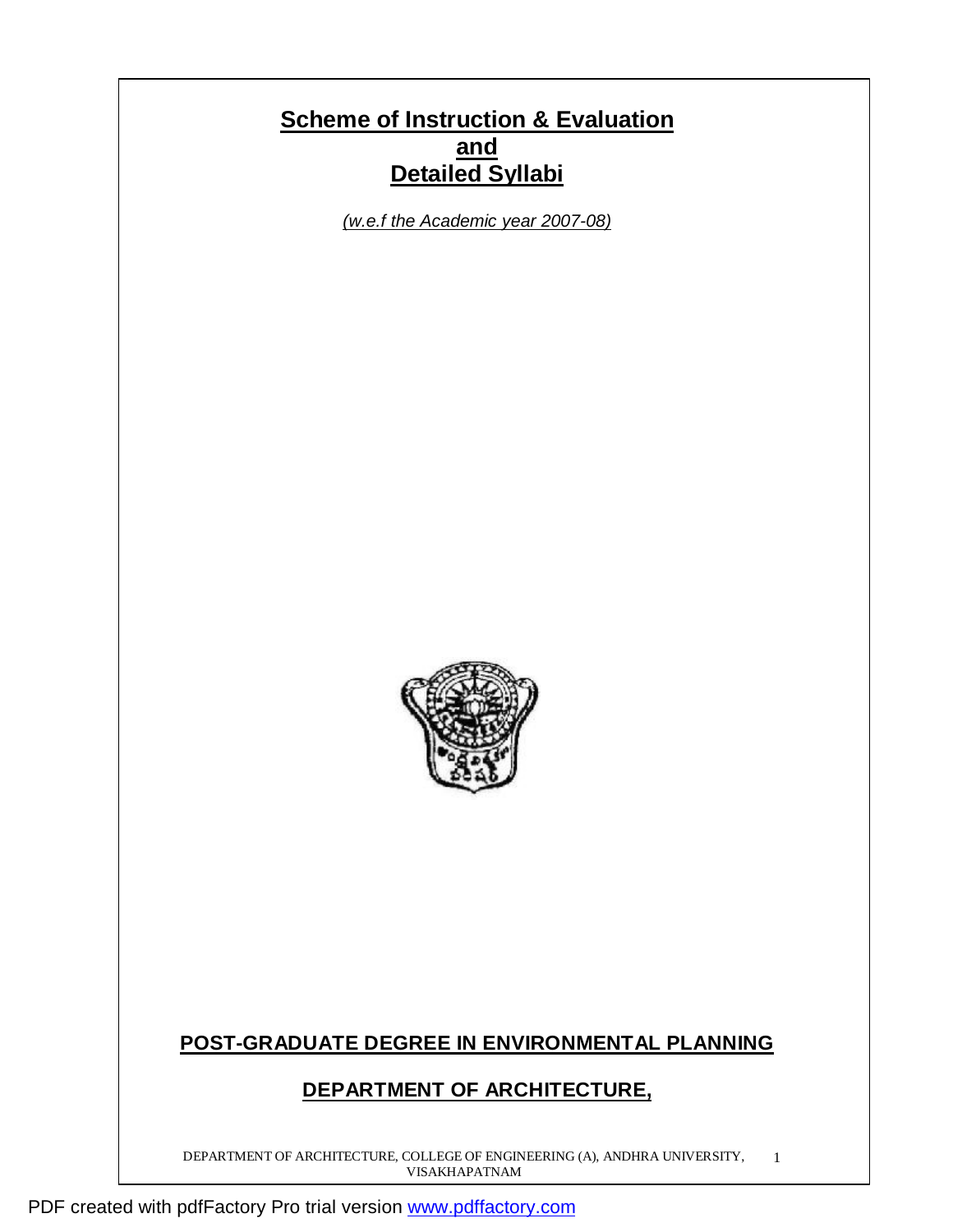# **ANDHRA UNIVERSITY COLLEGE OF ENGINEERING (AUTONOMOUS), WALTAIR.**

# **INTRODUCTION TO THE COURSE**

## **NEED OF THE COURSE:**

The rapid developing city of Visakhapatnam, increasing pressure on existing resources and services – Water supply, Drainage, Power, Transportation etc needs innovative way of tackling and sustainable solutions derived. Also, recent development envisaging Greater Vizag after preparing Visakhapatnam Metropolitan Region, VMR requires planners at large scale to take an initiative for proper development of the city.

Not only at the regional level but also hinterland needs proper planning to make a niche on the eastern coast for a global fame. Developing Industries – large & small scale, (IT, Tourism in particular), Housing – private neighbourhoods, corporate colonies, Services & Infrastructure require quality environmental planners for sustainable, eco-friendly and energy efficient environs.

## **OBJECT OF THE COURSE:**

To prepare sound environmental planning concepts and consultancy as a concern towards nature for sustainability of living beings and the earth.

To mitigate pollution due to inevitable industrial growth for socioeconomic development through proper planning.

Ever increasing power demand and declining supply due to limited sources and depleting resources led for alternate and renewable energy sources which have low or no implications on pollution is being envisaged by the course.

## **SCOPE OF THE COURSE:**

The course offers to all its students immense potential in guaranteeing employment in multi-national companies involved in building high class infrastructure, government and non-governmental organizations and self employment as consultants for dynamic entrepreneurs.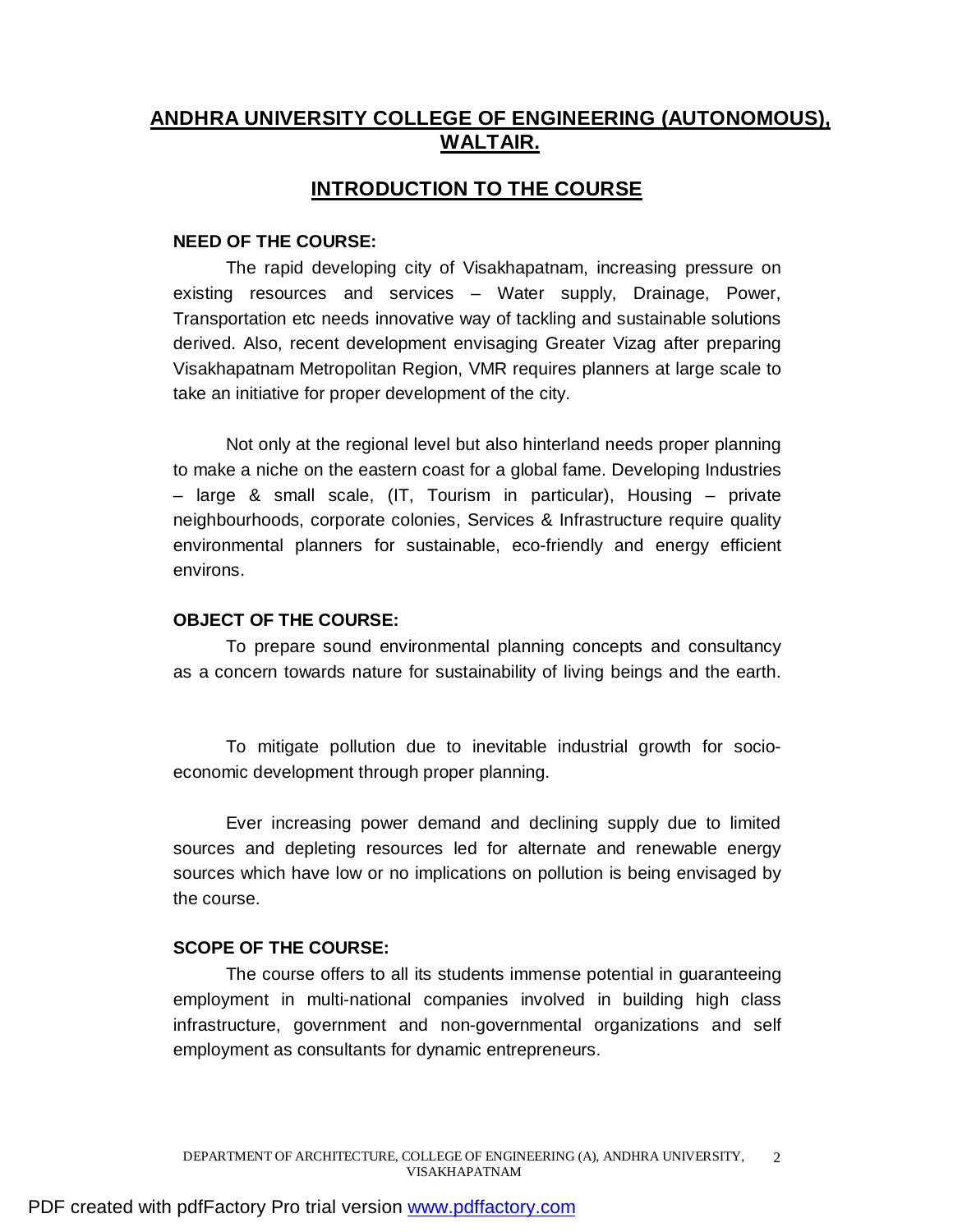Also, the Department of Architecture, AU College of Engineering may involve in consultation for Government/Non-government/Corporate sector in planning from macro level to micro, which also helps the students in having first hand experience of varied projects.

# **COURSE OUTLINE**

The course has been designed as semester wise instruction to the candidates. The course offers comprehensive understanding of issues focused on Urban and its Hinterland with due Environmental consideration for Sustainable development as envisaged in the Objectives.

As a result, it has been felt to carefully delineate the various subjects at different semesters stage-wise, equipping the candidates to become good Environmental Planners.

First semester deals with broad understanding of planning and environment both natural as well as man-made. It also throws light on how to collect data and analyze. Apart from these it equips the student the means & ways of how to make a project viable.

Second semester deals with in-depth understanding of issues relating to Urban & its hinterland in terms of Development activities, Infrastructure and Environment. This is done both by Primary & Secondary (Remote Sensing as a tool) survey analysis.

After having understood the issues, the third semester trains the student to make comprehensive Environmental Management Plan with proper assorting and application of collected and proposed data with Geographic Information System, GIS as a tool.

In the final semester, the course induces the professional out-look of the student and builds confidence in him as he undertakes a Project (live preferably) giving unbiased or rational solutions based on comprehensive understanding of all the previous three semesters acquisition of knowledge.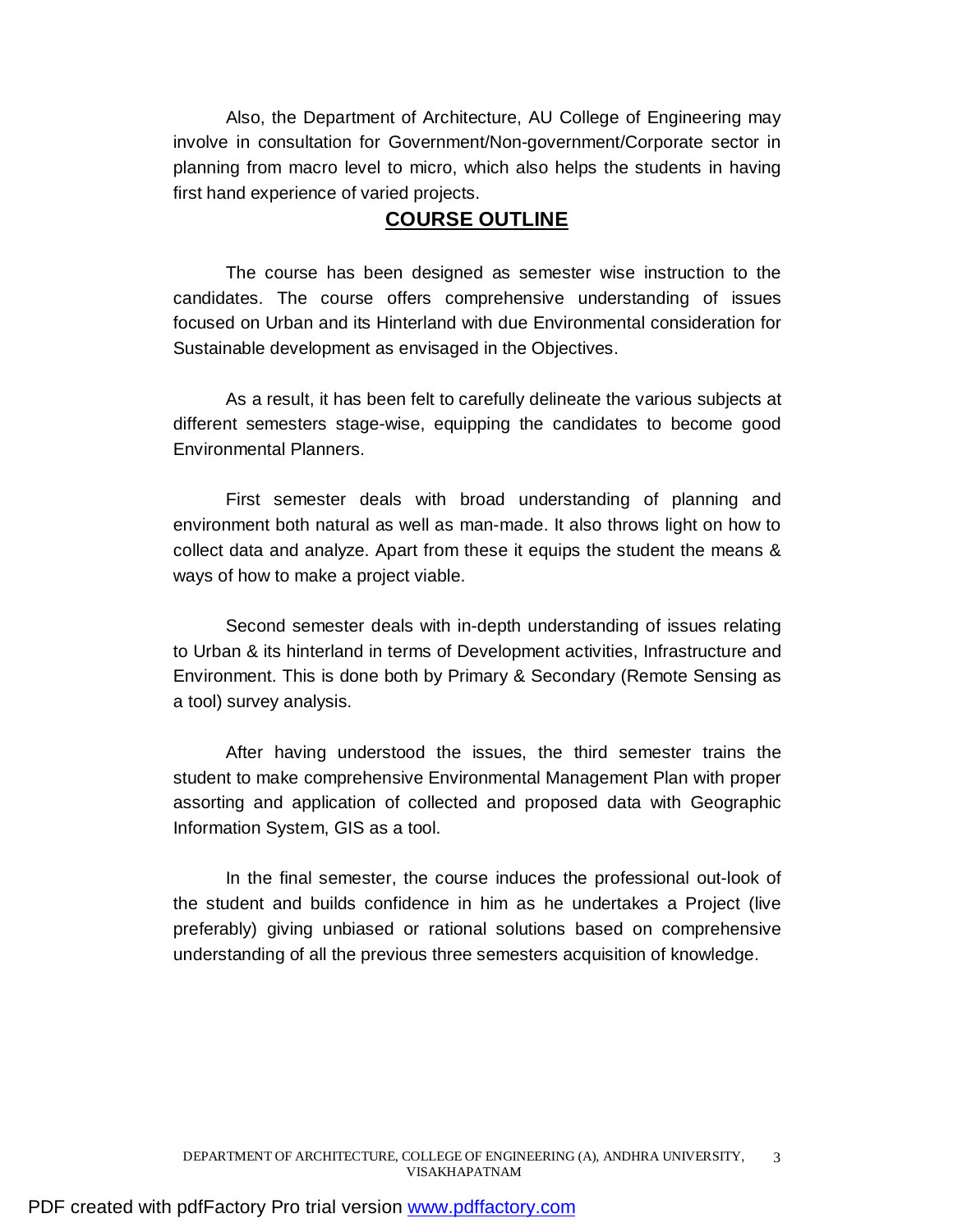# **POST-GRADUATE DEGREE IN ENVIRONMENTAL PLANNING DEPARTMENT OF ARCHITECTURE, A.U. COLLEGE OF ENGINEERING, ANDHRA UNIVERSITY, WALTAIR.**

**Regulations and Syllabus regarding to M. Planning. DEGREE EXAMINATION IN ENVIRONMENTAL PLANNING (Four-Semester Course w.e.f. 2007-08)** 

- 1. The Degree of Master of Engineering or Technology/Master of Pharmacy/ Master of Planning will be conferred on a candidate who has satisfied the following conditions:
	- i) The candidate must have passed the Bachelor of Architecture or equivalent Bachelor of .Planning /Bachelor of Civil Engineering or Technology Degree in appropriate branch of this University or an examination recognized by this University as equivalent thereto securing not less than 55% marks in aggregate.

However, candidates who qualified themselves at the GATE examination shall be given priority in admission to M.E./ M.Tech ./M. Pharm./ M. Planning. courses shall be required to appear at a separate entrance test(s) to be conducted by the University in implementing the above regulation, the following guidelines are stipulated.

- (a) Total number of candidates admitted into a course (specialization) with or without GATE sore should not exceed approved sanctioned strength.
- (b) Only after all GATE qualified candidates have been considered for admission, non-GATE candidates may be considered for admission into those courses and under those categories (i.e. SC, ST, BC, etc.) in which vacancies exist.
- ii) After passing B.E / B. Tech / B.Arch / B. Planning./ B. Pharm. degree examination in the appropriate branch of this University or an examination recognized by this University as equivalent thereto, the candidate should have undergone a regular courses of study as hereinafter prescribed, for not less than four semesters (each semester of about 16 weeks duration) and passed the prescribed examination.
- iii) Candidates pursuing the course on a part-time basis (Evening course) should be employed in any recognized local establishment or institution or Government service and shall have a minimum of Two years experience after graduation. The duration of the course for part-time students shall be six semesters.
- iv) Members of the teaching staff of the University college of Engineering and other local engineering colleges may be permitted to undergo the course on a part-time basis (Daytime) and complete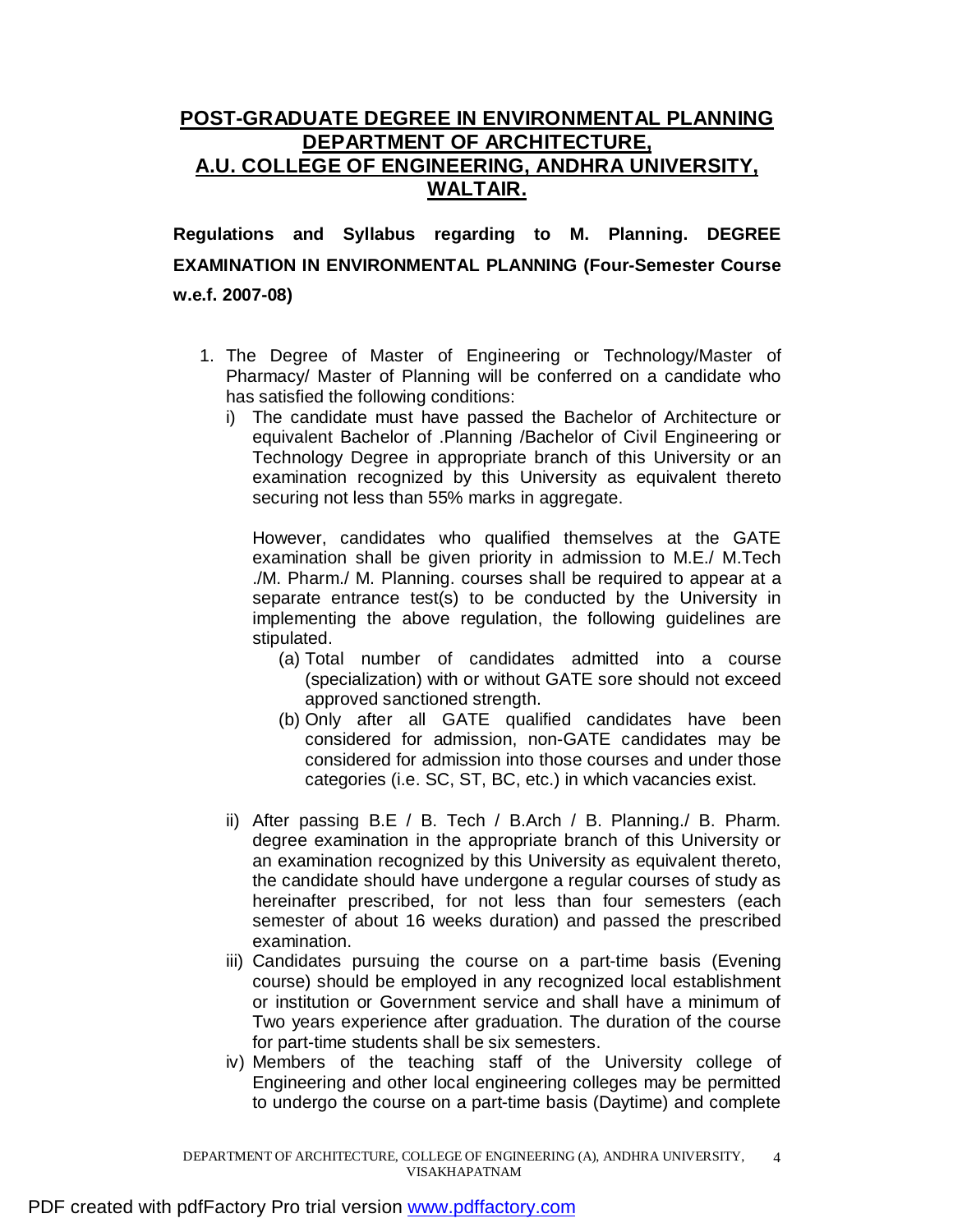the whole course and examination in not less than six semesters taking two or three papers only in a semester.

*NB: Candidates seeking admission to Part-time courses are exempted from passing GATE.* 

- 2. The details of qualification necessary for seeking admission into the M. Planning. (Environmental): B. Planning. or B.Arch or B.E. (Civil).
- 3. "A regular course of study" means attendance is not less than 75% of lectures, practicals, drawing exercises, and field and project work, if any, in each semester in each subject, according to the scheme of instruction.

Provided that, in special cases for sufficient cause shown, the Vice-Chancellor may, on the recommendation of the Principal, condone the defiency in attendance not exceeding 10% for reasons for ill-health when the application is submitted at the time of the actual illness and is supported by a certificate from an authorized Medical Officer approved by the Principal.

However, in the case of students, who participate in activities, like N.C.C., Inter-University tournaments, National tournaments, Inter-University debates, N.S.S. and any other activities, deemed genuine by the Head of the Department concerned, the period of their absence for the above purpose can be condoned by the Principal on the recommendation of the Head of the Department.

4. There shall be a written examination at the end of each of the first two/three semesters according to the scheme of examination in the subjects offered in the respective semesters.

The paper setting for the theory papers shall be by an external examiner and there shall be double valuation. If the disparity between the marks awarded by both examiners is 15% or less, the average mark shall be taken as the marks awarded in the paper. If the disparity happens to be more, reference to a third examiner shall be made and the average of the mark awarded by the two examiners, which are close, shall be taken as mark awarded in the paper. The candidates are required to submit at the end of the fourth semester, three copies (as prescribed)\* of the dissertation, project, or thesis on or before a date to be notified by the University from time to time. At the end of the fourth semester there shall be evaluation of the dissertation or project or thesis by a Viva-Voce examination board.

- 5.
- a) Marks for sessional work shall be allotted by the teaching staff of the college on the basis of class work, mid semester tests, assignments, Viva-Voce, practical work, etc. and the list of marks shall be sent to the Registrar before the commencement of the written examination.

DEPARTMENT OF ARCHITECTURE, COLLEGE OF ENGINEERING (A), ANDHRA UNIVERSITY, VISAKHAPATNAM 5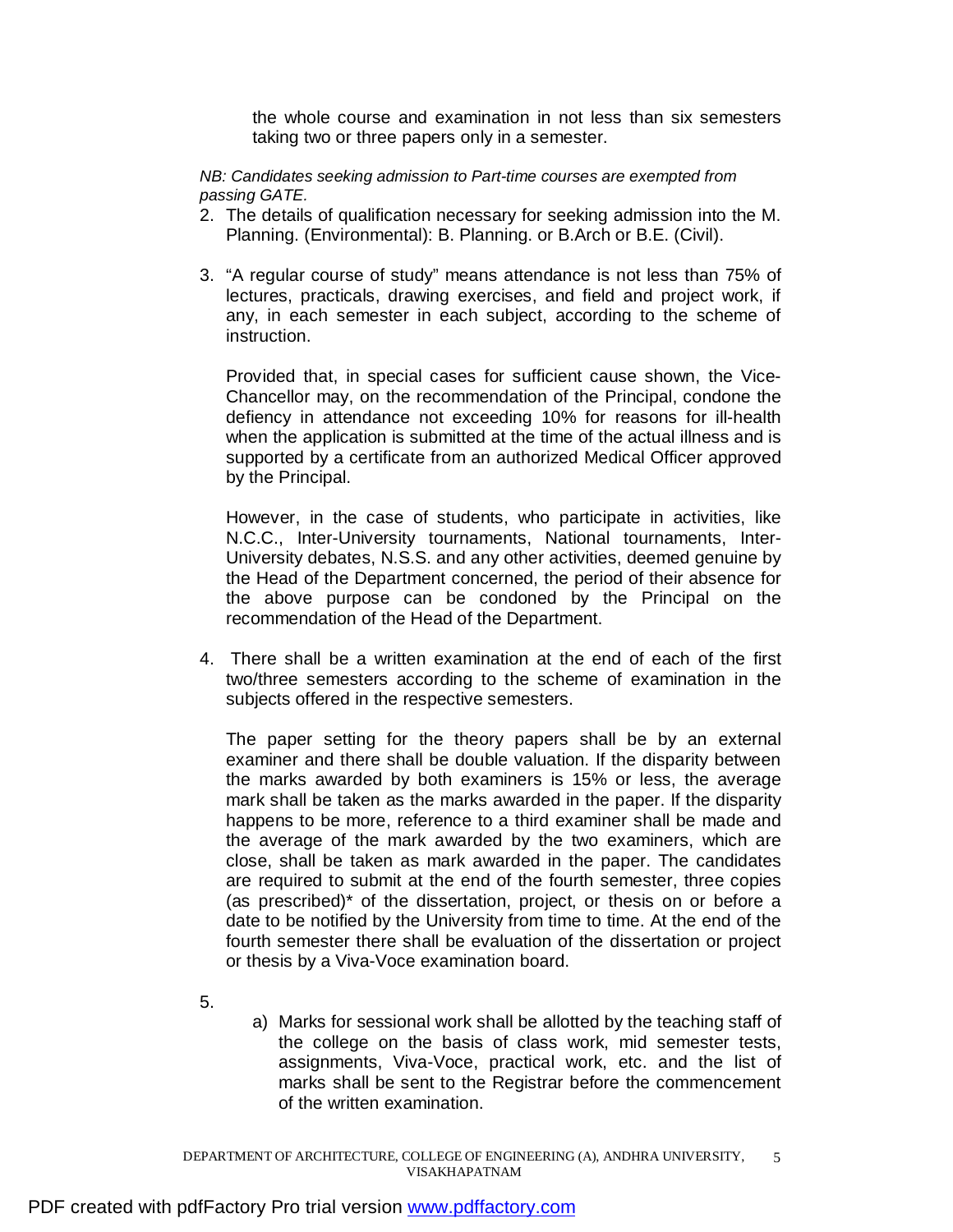- b) Candidates shall satisfy clause 3 for promotion from first semester to second semester and to subsequent semesters.
- 6. Candidates, who have secured not less than 40% in each theory paper and not less than 50% of the total of maximum marks of the theory paper and sessionals put together, shall be declared to have passed the examination in that subject. In the case of subjects in which no written examination is prescribed, candidates should secure 50% of the marks allotted to each of those subjects. There shall be no provision for improvement of sessional marks in any theory or practical subject in any semester of study.
- 7. The Viva-Voce examination on the dissertation or project or thesis shall be conducted by a Board of minimum four examiners consisting of,
	- i. The Head of the concerned Department as Chairman,
	- ii. Chairman, Board of studies of the concerned Department,
	- iii. Internal examiner (External to the College).

Te valuation of the dissertation, project or thesis shall be as provided in the scheme of examination of each course.

8. Candidates who have passed all the subjects of the courses and secured not less than 60% of the aggregate of marks shall be declared to have passed in first class. All the remaining successful candidates shall be declared to have passed in second class.

Candidates who pass in first class without failure in any of the subjects in the entire course of study and obtain not less than 70% of the marks in the aggregate shall be declared to have passed in first class with distinction.

However, candidates who have passed all the subjects at first appearance only are eligible for the award of any medals or prizes or rank certificate.

9. Candidates have to complete the M.E., M.Tech., M. Planning., M. Pharm. courses within a maximum period of four years from the date of their admission to the course, failing which they have to seek fresh admission in the course.

*\* The three copies required above shall be typed on bond paper (8.5"X11" or 215mmX280mm) and properly bound stiff with calico cover, preferably in dark blue and have the year of presentation, title and the candidates name in gold lettering on the spine and on the front cover. Drawings and tables, if any shall be folded and bound into the above size.*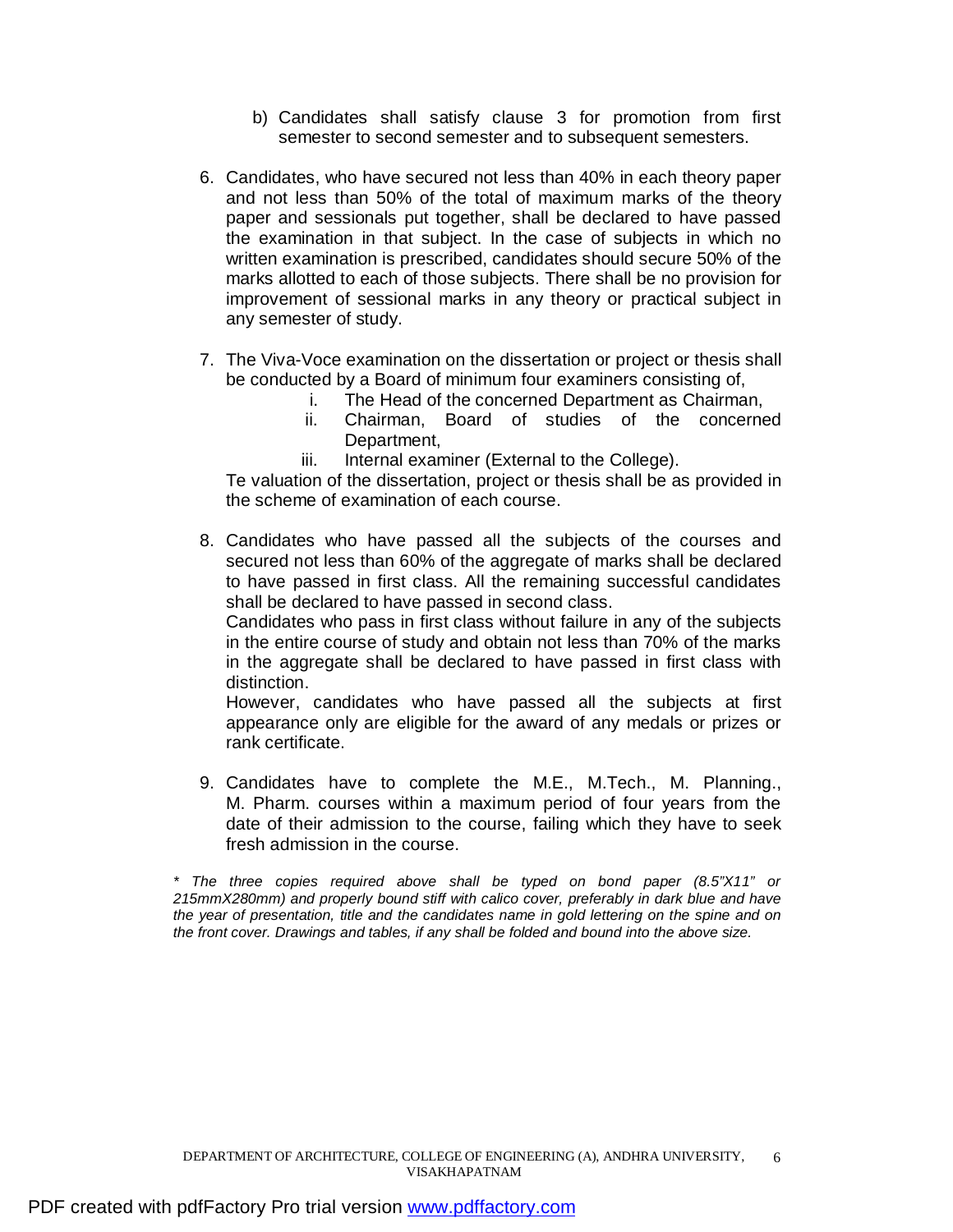## **PROPOSED SCHEME OF INSTRUCTION & EVALUATION FOR MASTERS IN ENVIRONMENTAL PLANNING, DEPARTMENT OF ARCHITECTURE, ANDHRA UNIVERSITY**

| <b>FIRST SEMESTER</b> |                |                                                          |                           |             |              |       |                                       |           |
|-----------------------|----------------|----------------------------------------------------------|---------------------------|-------------|--------------|-------|---------------------------------------|-----------|
| $\cdot\cdot$<br>S.No: | <b>SUBJECT</b> |                                                          | THEORY/<br>LAB<br>Periods | Cred<br>its | <b>MARKS</b> |       | <b>DURATI</b><br>ON OF<br><b>EXAM</b> |           |
|                       | <b>CODE</b>    | <b>NAME</b>                                              |                           |             |              | E     | т                                     |           |
|                       | EP11           | <b>Introduction to Environmental Planning</b>            | 4                         | 4           | 30           | 70    | 100                                   | 3         |
| 2                     | EP12           | <b>Environmental Science</b>                             | 4                         | 3           | 30           | 70    | 100                                   | 3         |
| 3                     | EP13           | Theories & Techniques for Landuse $\&$<br>Transportation | 3                         | 3           | 30           | 70    | 100                                   |           |
| 4                     | EP14           | Statistics & Research Methodologies for<br>Planners      | 4                         | 3           | 30           | 70    | 100                                   |           |
| 5                     | EP15           | Area Planning Lab/Rural Component Lab                    | $\mathbf Q$               |             | 150          | $- -$ | 150                                   | Viva-voce |
|                       |                |                                                          | 24                        | 20          | 270          | 280   | 550                                   |           |

|                     | <b>SECOND SEMESTER</b> |                                        |              |         |     |              |     |                    |
|---------------------|------------------------|----------------------------------------|--------------|---------|-----|--------------|-----|--------------------|
|                     |                        |                                        | <b>THEOR</b> |         |     |              |     |                    |
| $\cdot \cdot$<br>Š. |                        | <b>SUBJECT</b>                         |              | Credits |     | <b>MARKS</b> |     | <b>DURATION OF</b> |
| $\mathcal{L}$       |                        |                                        | Periods      |         |     |              |     | <b>EXAM</b>        |
|                     | <b>CODE</b>            | <b>NAME</b>                            |              |         |     | Е            | m   |                    |
|                     | EP21                   | Urban Infrastructure Planning $\&$     | 3            | 3       | 30  | 70           | 100 | 3                  |
|                     |                        | Management                             |              |         |     |              |     |                    |
| 2                   | EP22                   | Remote Sensing & $GIS - I$             |              | 4       | 30  | 70           | 100 |                    |
| 3                   | EP <sub>23</sub>       | <b>Environmental Impact Assessment</b> | 4            | 4       | 30  | 70           | 100 |                    |
| 4                   | EP24                   | Project Appraisal & Management         | 4            | 3       | 30  | 70           | 100 |                    |
|                     | EP25                   | EIA Lab/Urban Environmental Lab        | 8            | 6       | 150 | $- -$        | 150 | Viva-voce          |
|                     |                        |                                        | 24           | 20      | 270 | 280          | 550 |                    |

DEPARTMENT OF ARCHITECTURE, COLLEGE OF ENGINEERING (A), ANDHRA UNIVERSITY, VISAKHAPATNAM 7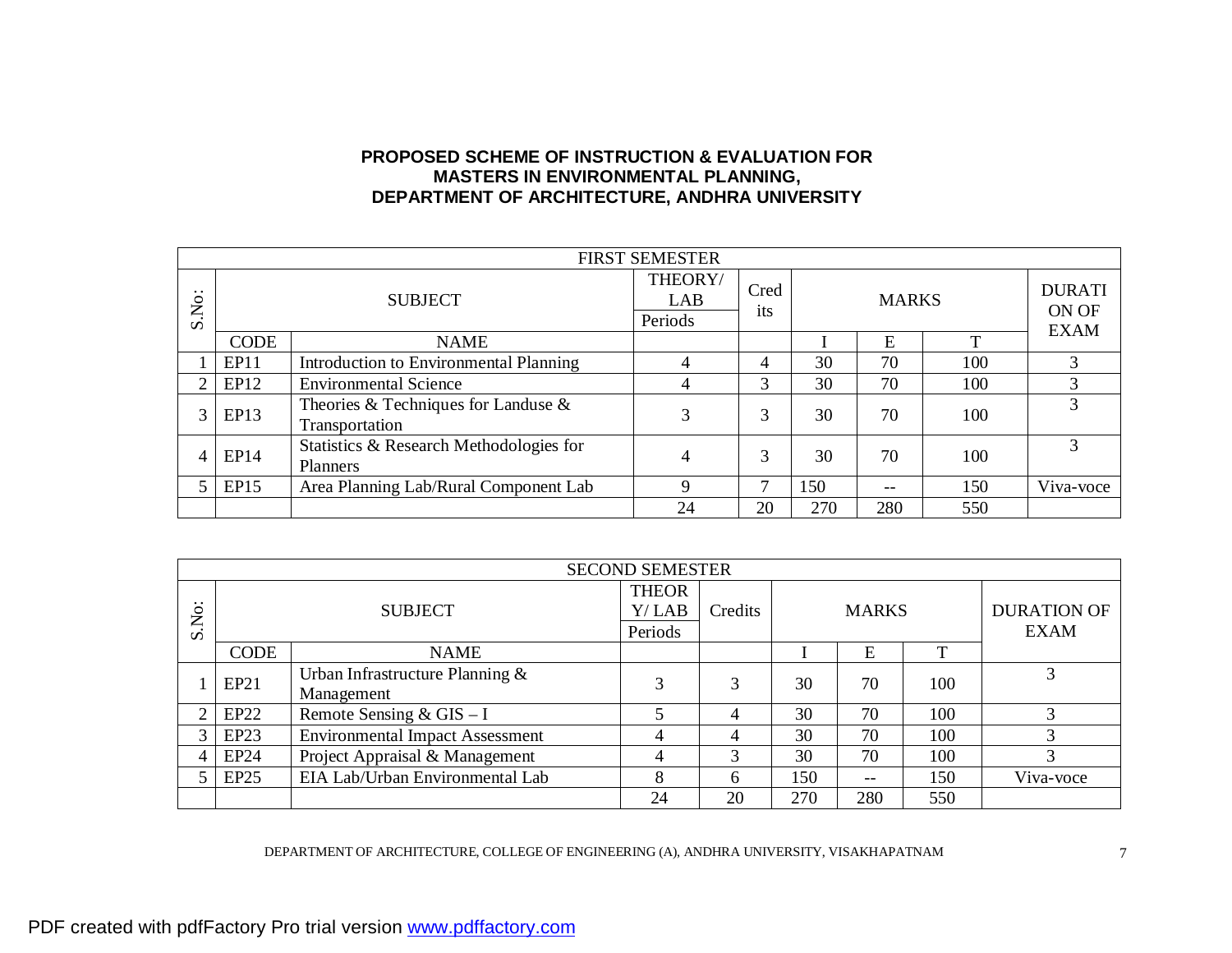|                                | THIRD SEMESTER |                                                      |                          |              |              |       |     |                            |  |
|--------------------------------|----------------|------------------------------------------------------|--------------------------|--------------|--------------|-------|-----|----------------------------|--|
| S.No<br>$\bullet$<br>$\bullet$ | <b>SUBJECT</b> |                                                      | <b>THEOR</b><br>$Y/$ LAB | Credits      | <b>MARKS</b> |       |     | <b>DURATION OF</b><br>EXAM |  |
|                                | <b>CODE</b>    | <b>NAME</b>                                          | Periods                  |              |              | E     |     |                            |  |
|                                | EP31           | Sustainable Development & Biodiversity<br>Management |                          |              | 30           | 70    | 100 |                            |  |
| 2                              | EP32           | Environmental Law & Policy                           | ⌒                        | ◠            | 30           | 70    | 100 |                            |  |
|                                | EP33           | Remote Sensing & $GIS - II$                          |                          | 4            | 30           | 70    | 100 |                            |  |
| 4                              | <b>EP34</b>    | <b>Urban Disaster Management</b>                     | 4                        | 4            | 30           | 70    | 100 |                            |  |
|                                | <b>EP35</b>    | <b>Environmental Design</b>                          | O<br>Ω                   | <sub>t</sub> | 150          | $- -$ | 150 | Viva-voce                  |  |
|                                |                |                                                      | 24                       | 20           | 270          | 280   | 550 |                            |  |

| <b>FOURTH SEMESTER</b> |             |                                           |                |         |              |     |     |                         |
|------------------------|-------------|-------------------------------------------|----------------|---------|--------------|-----|-----|-------------------------|
| S.No:                  |             | <b>SUBJECT</b>                            | THEORY/<br>LAB | Credits | <b>MARKS</b> |     |     | <b>DURATION OF EXAM</b> |
|                        | <b>CODE</b> | <b>NAME</b>                               | Periods        |         |              |     | m   |                         |
|                        | EP41        | <b>Professional Practice for Planners</b> |                |         | 30           | 70  | 100 |                         |
|                        | EP42        | Dissertation/Working Paper                | 20             | 10      | 200          | 200 | 400 | Viva-voce               |
|                        |             |                                           | 24             | 14      | 230          | 270 | 500 |                         |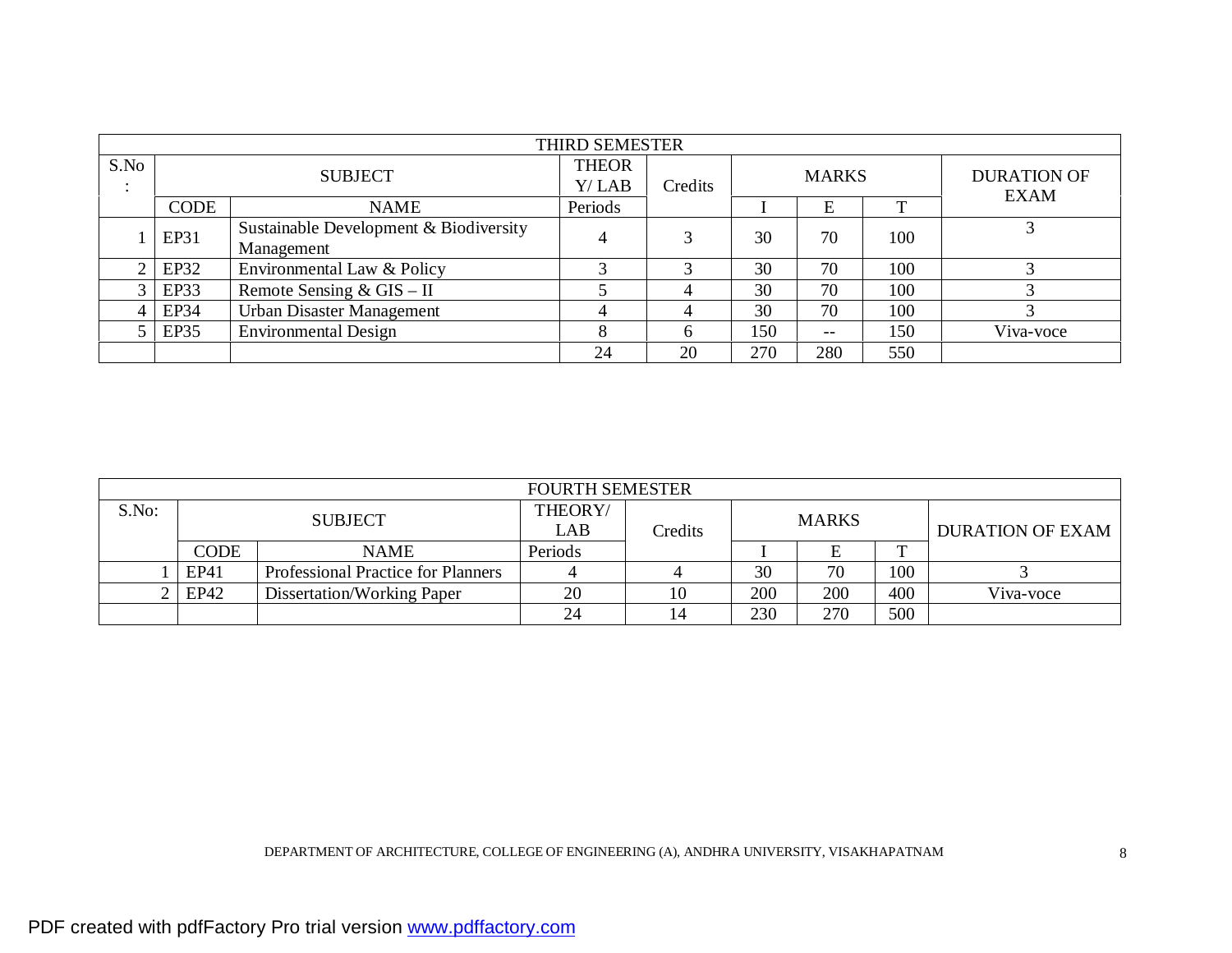\* All the surveys for the respective Labs shall be carried out during Sundays & Other Holidays. RESOURCE PERSONS

1. Faculty from Architecture:

Sri. G. Viswanadh Kumar – Architectural Conservation, Associate Professor, I/C Head of the department Smt. A. Revathi Devi – Urban Design, Associate Professor Sri. P. Sudhir Kumar – Environmental Planning will deal most of the subjects.

2. Faculty from Geo-Engg

Prof.K.Nageswara rao, Prof.G.Jai Sahankar

3. Faculty from Civil Engg.

Prof.B.S.N Raju, Prof. S. Ramakrishna Rao, Prof. GVR Srinivasa Rao

- 4. Faculty from Statistics Dept.
- 5. Faculty from Management School
- 6. Sri. K. Arunachalam, Former Chief Planning Officer, VUDA
- 7. Sri. G. Ramduraga Rao, Former Chief Planning Officer, VUDA
- 8. Sri. PV Krishnajee, consulting Architect Planner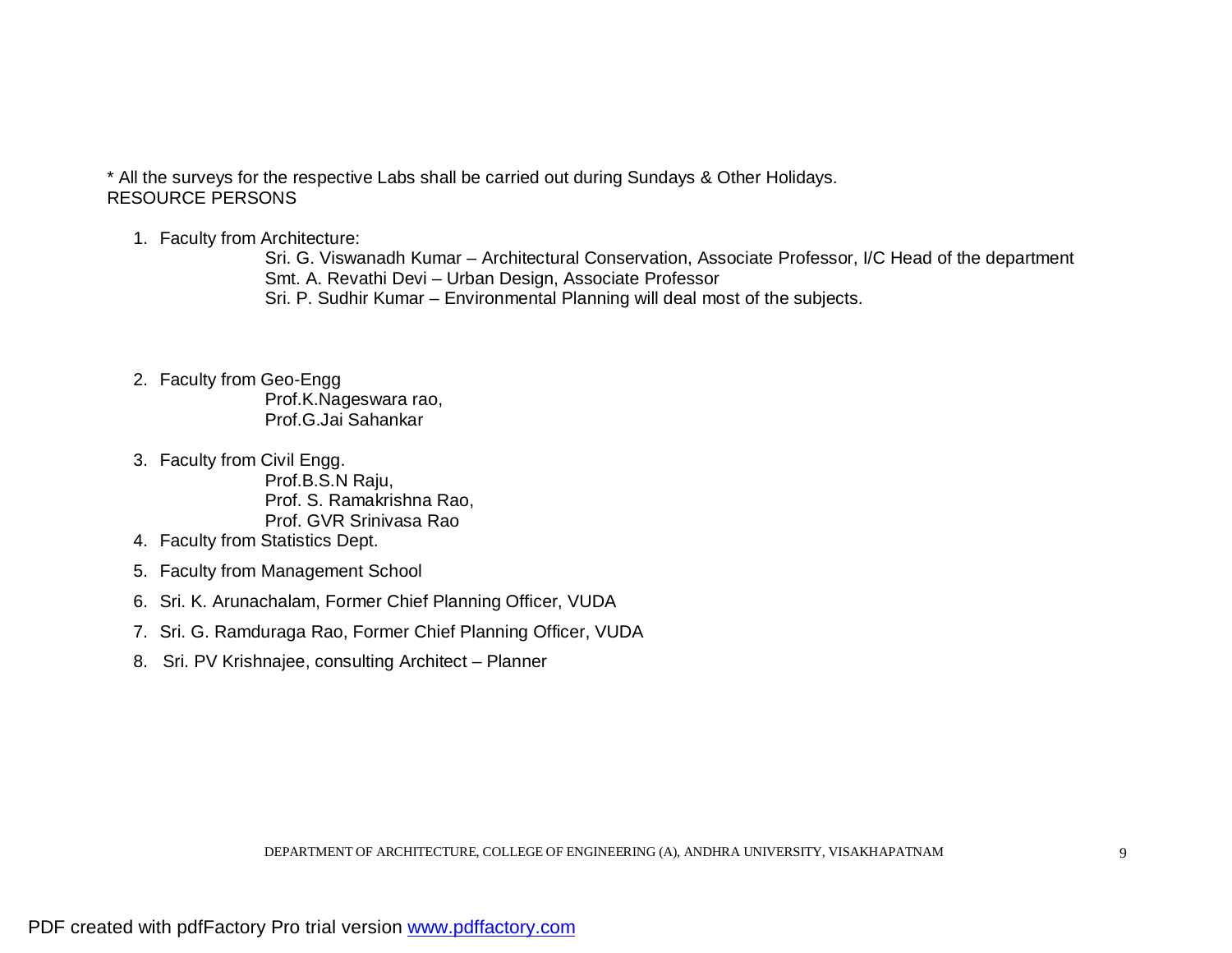#### **SEMESTER ONE**

\_\_\_\_\_\_\_\_\_\_\_\_\_\_\_\_\_\_\_\_\_\_\_\_\_\_\_\_\_\_\_\_\_\_\_\_\_\_\_\_\_\_\_\_\_\_\_\_\_\_\_\_\_\_\_\_\_\_\_\_\_\_

**\_\_\_\_\_\_\_\_\_\_\_\_\_\_\_\_\_\_\_\_\_\_\_\_\_\_\_\_\_\_\_\_\_\_\_\_\_\_\_\_\_\_\_\_\_\_\_\_\_\_\_\_\_\_\_\_\_\_\_\_\_\_\_\_\_\_\_**

## **EP11 : INTRODUCTION TO ENVIRONMENTAL PLANNING**

## **T/L : 4/wk, Int:30, Ext:70, Total: 100,End Exam: : 3hrs, Cr : 4**

**\_\_\_** 

 $\overline{\phantom{a}}$ 

#### **Part I :Planning and Environment**

 Planning, Planning Contexts Types of Planning Planning Process and Tools Definition of Environment Types of Environment Population, Resources, Environmental Degradation and Pollution Pollutants and their effects and control Environmental Planning – Types

#### **Part II : Physical Environment**

## **1. Air Environment**  Air Resources Atmospheric systems, Climate Emission standards Global warning, Ozone depletion, Nuclear Wars, Problems

## **2. Water Environment**  Water Resources – Types Water Resources – Renewal, Use Drinking Water Standards, Health Aspects Water Pollution Sanitation, Disposal Standards of Treated Wastewater

## **3. Soil Environment**

Soil Types Soil Yield Soil Pollution

#### **Part III : Energy**

Evaluation of Energy Resources

Types of Energy Sources – Renewable, Conventional and Nonconventional

#### **Part IV : Environmental Policies, Protocols and Regulatory Mechanisms and Concepts of Sustainable Development**

 Rio Earth Summit, Stockholm conference, Kyoto Protocol Definition of Sustainable Development Sustainable Development Capacity Sustainable Development Concepts Sustainable Development Indices Principles of Evaluation and Building of Sustainable Development Capacity

 Sustainability of Urban Ecological Environment Factors Effecting Sustainable Development of Cities Human Settlement Environment Issues : Hard and Soft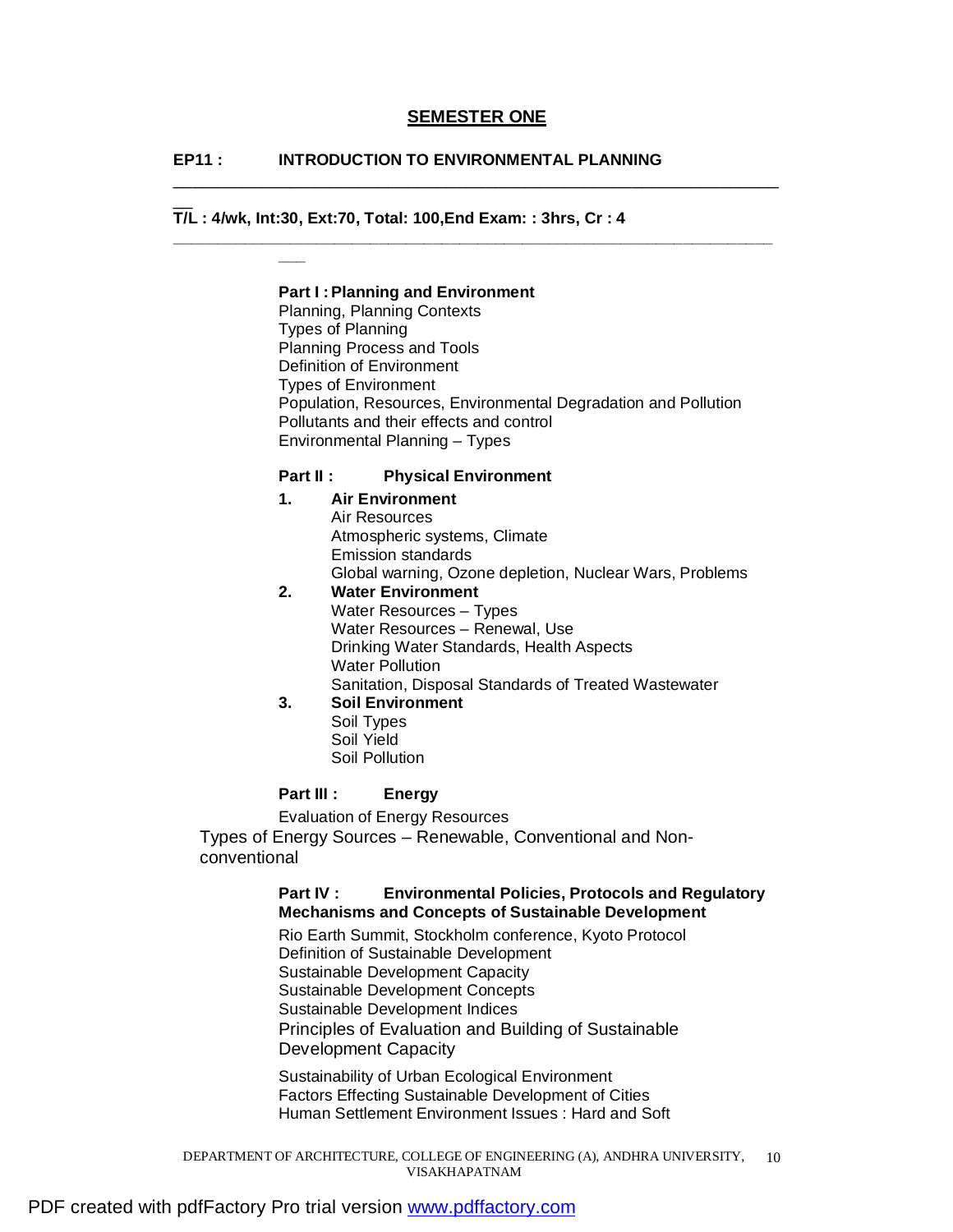#### Urban Human Settlement Environment Index

#### **EP 12 : ENVIRONMENTAL SCIENCE**

**\_\_\_**

#### $\overline{\phantom{a}}$ **T/L: 4/wk, Int:30, Ext:70, Total: 100,End Exam: : 3hrs, Cr : 3**

1. Basic concepts of Environment, Ecology & Pollution – Principles of ecology, Bio-geo-chemical cycles. Urban, Regional & National Planning.

\_\_\_\_\_\_\_\_\_\_\_\_\_\_\_\_\_\_\_\_\_\_\_\_\_\_\_\_\_\_\_\_\_\_\_\_\_\_\_\_\_\_\_\_\_\_\_\_\_\_\_\_\_\_\_\_\_\_\_\_\_\_

**\_\_\_\_\_\_\_\_\_\_\_\_\_\_\_\_\_\_\_\_\_\_\_\_\_\_\_\_\_\_\_\_\_\_\_\_\_\_\_\_\_\_\_\_\_\_\_\_\_\_\_\_\_\_\_\_\_\_\_\_\_\_\_\_\_\_\_**

- 2. Resources Water, Land, Mineral Their importance, conservation and need to protect. Projects related to resources – Degradation during construction and implementation – Protective measures, Conventional & Non-conventional Energy sources.
- 3. Forests Advantages Types of Forests, Forest Management National parks – Conservation parks – Planning & Development. Green belts – Uses. Models to attenuate pollutants.
- 4. Wastes Hazardous & Non-hazardous, Domestic, Hospital, Industrial wastes – Storage – Dumping planning. Composting – Landfills – Vermi-composting. Risk analysis and Management. Natural Hazards – Earthquakes, Cyclones, Tsunamis, Floods – Planning to prevent & Mitigation.
- 5. Environmental Economics: Environment & Economy Pollution & Externalities – Common Property Rights – Concept of Total Economic Value – Direct & Indirect Methods of Environmental Valuation – Methods of Pollution Control & Environmental Policy – Sustainable Development – Concept of Green GDP.

## **EP13: THEORIES AND TECHNIQUES FOR LANDUSE AND TRANSPORTATION PLANNING**

\_\_\_\_\_\_\_\_\_\_\_\_\_\_\_\_\_\_\_\_\_\_\_\_\_\_\_\_\_\_\_\_\_\_\_\_\_\_\_\_\_\_\_\_\_\_\_\_\_\_\_\_\_\_\_\_\_\_\_\_\_\_

**\_\_\_\_\_\_\_\_\_\_\_\_\_\_\_\_\_\_\_\_\_\_\_\_\_\_\_\_\_\_\_\_\_\_\_\_\_\_\_\_\_\_\_\_\_\_\_\_\_\_\_\_\_\_\_\_\_\_\_\_\_\_\_\_\_\_\_**

 $\overline{\phantom{a}}$ **T/L : 3/wk, Int:70, Ext:100, Total: 100,End Exam: : 3hrs, Cr : 3** 

| <b>THEORIES AND CONCEPTS : AN OVERVIEW</b><br><b>Introduction</b> |                                    |  |  |  |  |  |
|-------------------------------------------------------------------|------------------------------------|--|--|--|--|--|
|                                                                   | Concepts                           |  |  |  |  |  |
|                                                                   | Urban/Rural                        |  |  |  |  |  |
|                                                                   | Settlements and its classification |  |  |  |  |  |
|                                                                   | Planning                           |  |  |  |  |  |
| Urban Planning in India - An Overview.                            |                                    |  |  |  |  |  |
| Theories of Planning                                              |                                    |  |  |  |  |  |
|                                                                   | Formative as Positive Theories     |  |  |  |  |  |
|                                                                   | Theories of City Design            |  |  |  |  |  |
|                                                                   |                                    |  |  |  |  |  |

DEPARTMENT OF ARCHITECTURE, COLLEGE OF ENGINEERING (A), ANDHRA UNIVERSITY, 11 VISAKHAPATNAM

**\_\_\_**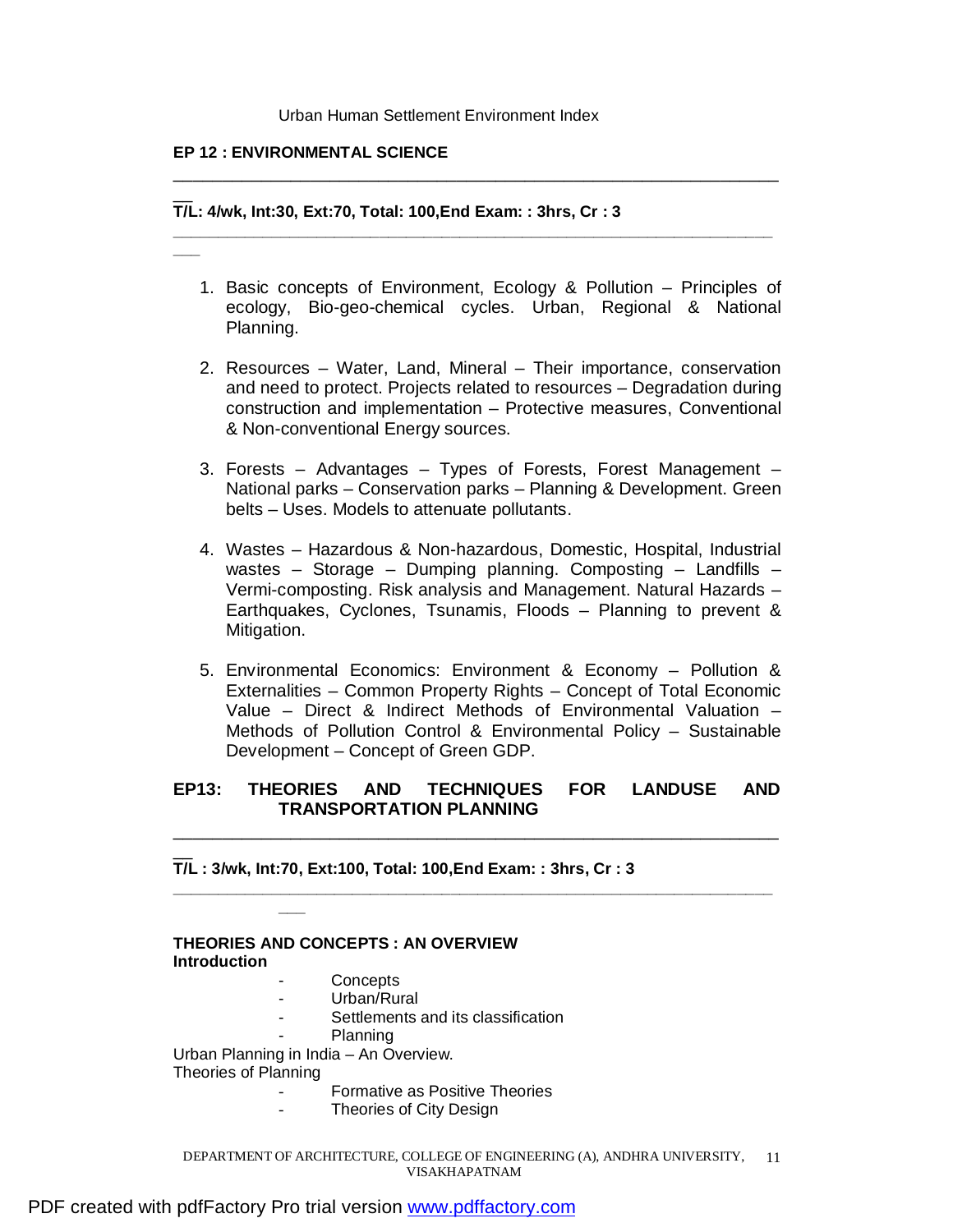Determinants of Land use and Planning Process.

## **TECHNIQUES**

Urban Economics Analysis (Economic base, input-output, shift share, etc.) Population studies and forecasting Land use allocation models (Lowry/gravity/LP) Planning norms and standards. Land Suitability Analysis.

#### **URBAN PLANNING AND DESIGN PRACTICE**

Case study presentation (Vidyadhar Nagar, Jaipur) Case study presentation (Master Plan for Kharghar Node, New Bombay) Case study Presentation (Master Plan for Cyber city, Hyderabad)

## **TRANSPORT PLANNING TOPICS**

Road Network Classification and Hierarch Conceptual Approach for Transport in Design practice. Road Network Planning Principles Street Management Traffic Calming Overview of Transport Planning Process

Problem Solving/Assignment in Class

- 1. Basics of Traffic Engineering
- 2. Introduction to Geometric Design of Roads and Junctions

#### **EP14: STATISTICS AND RESEARCH METHODOLOGIES FOR PLANNERS**

#### \_\_\_\_\_\_\_\_\_\_\_\_\_\_\_\_\_\_\_\_\_\_\_\_\_\_\_\_\_\_\_\_\_\_\_\_\_\_\_\_\_\_\_\_\_\_\_\_\_\_\_\_\_\_\_\_\_\_\_\_\_\_ **T/L : 4/wk, Int:30, Ext:70, Total: 100,End Exam: : 3hrs, Cr : 3**

**Probability:** Definitions of probability, Addition theorem, Conditional probability, Multiplication theorem, Bayes theorem of probability and Geometric probability.

**\_\_\_\_\_\_\_\_\_\_\_\_\_\_\_\_\_\_\_\_\_\_\_\_\_\_\_\_\_\_\_\_\_\_\_\_\_\_\_\_\_\_\_\_\_\_\_\_\_\_\_\_\_\_\_\_\_\_\_\_\_\_\_\_\_\_\_**

**Random variables and their properties:** Discrete Random variable, Continuous Random variable, Probability Distribution joint probability distributions their properties, Transformation variables, Mathematical expectations, probability generating functions.

**Probability Distributions / Discrete distributions:** Binomial, Poisson Negative binominal distributions and their properties. (Definition, mean, variance, moment generating function., Additive properties, fitting of the distribution.)

**Continuous distributions:** Uniform, Normal, exponential distributions and their properties.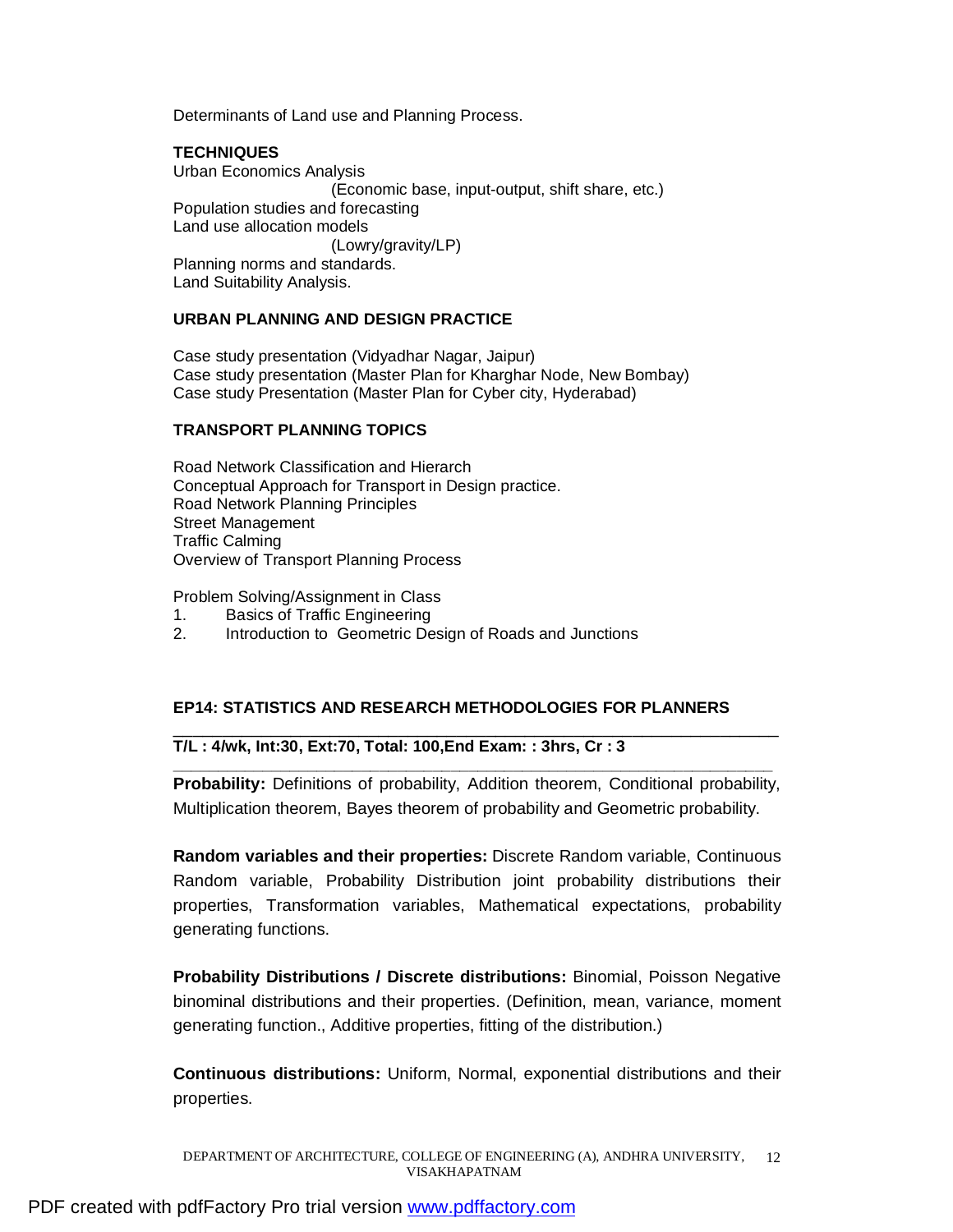**Multivariate Analysis**: Correlation, correlation coefficient, Rank correlation, Regression Analysis, Multiple Regression, Attributes, coefficient of Association,  $\Box$ <sub>2</sub> – test for goodness of fit, test for independence, Partial Correlation & Regression.

**Estimation**: Sample, populations, statistic, parameter, Sampling distribution, standard error, unbiased ness, efficiency, Maximum likelihood estimator, notion & interval estimation.

**Testing of Hypothesis**: Formulation of Null hypothesis, critic al region, level of significance, power of the test.

**Small Sample Tests:** Testing equality of .means, testing equality of variances, test of correlation coefficient, test for Regression Coefficient.

**Large Sample tests**: Tests based on normal distribution

**Population Projection:** Simple Projection Methods, Composite Projection Methods.

## **Time Series Analysis**

## **Case studies**

## **Text Books**:

Probability & Statistics for Engineers and Scientists,Walpole, Myers, Myers, Ye. Pearson Education.

Probability, Statistics and Random Processes T.Veerarajan Tata McGraw – Hill **Reference Book:** 

Probability & Statistics with Reliability, Queuing and Computer Applications, Kishor S.

\_\_\_\_\_\_\_\_\_\_\_\_\_\_\_\_\_\_\_\_\_\_\_\_\_\_\_\_\_\_\_\_\_\_\_\_\_\_\_\_\_\_\_\_\_\_\_\_\_\_\_\_\_\_\_\_\_\_\_\_\_\_

**\_\_\_\_\_\_\_\_\_\_\_\_\_\_\_\_\_\_\_\_\_\_\_\_\_\_\_\_\_\_\_\_\_\_\_\_\_\_\_\_\_\_\_\_\_\_\_\_\_\_\_\_\_\_\_\_\_\_\_\_\_\_\_\_\_\_\_**

Trivedi, Prentice Hall of India ,1999

# **EP15: AREA PLANNING LAB**

## **T/L : 9/wk, Int:150, Ext: Nil, Total: 150, and Viva- voce. Cr : 7**

## **[a] Data Collection and Case Study**

In this phase, each group would have to undertake a field visits of the study area. Various data such as demographic and socio-economic, status of physical and social infrastructure, economic activity, etc would have to be collected. On return form the field visits, each group would make a presentation.

DEPARTMENT OF ARCHITECTURE, COLLEGE OF ENGINEERING (A), ANDHRA UNIVERSITY, 13 VISAKHAPATNAM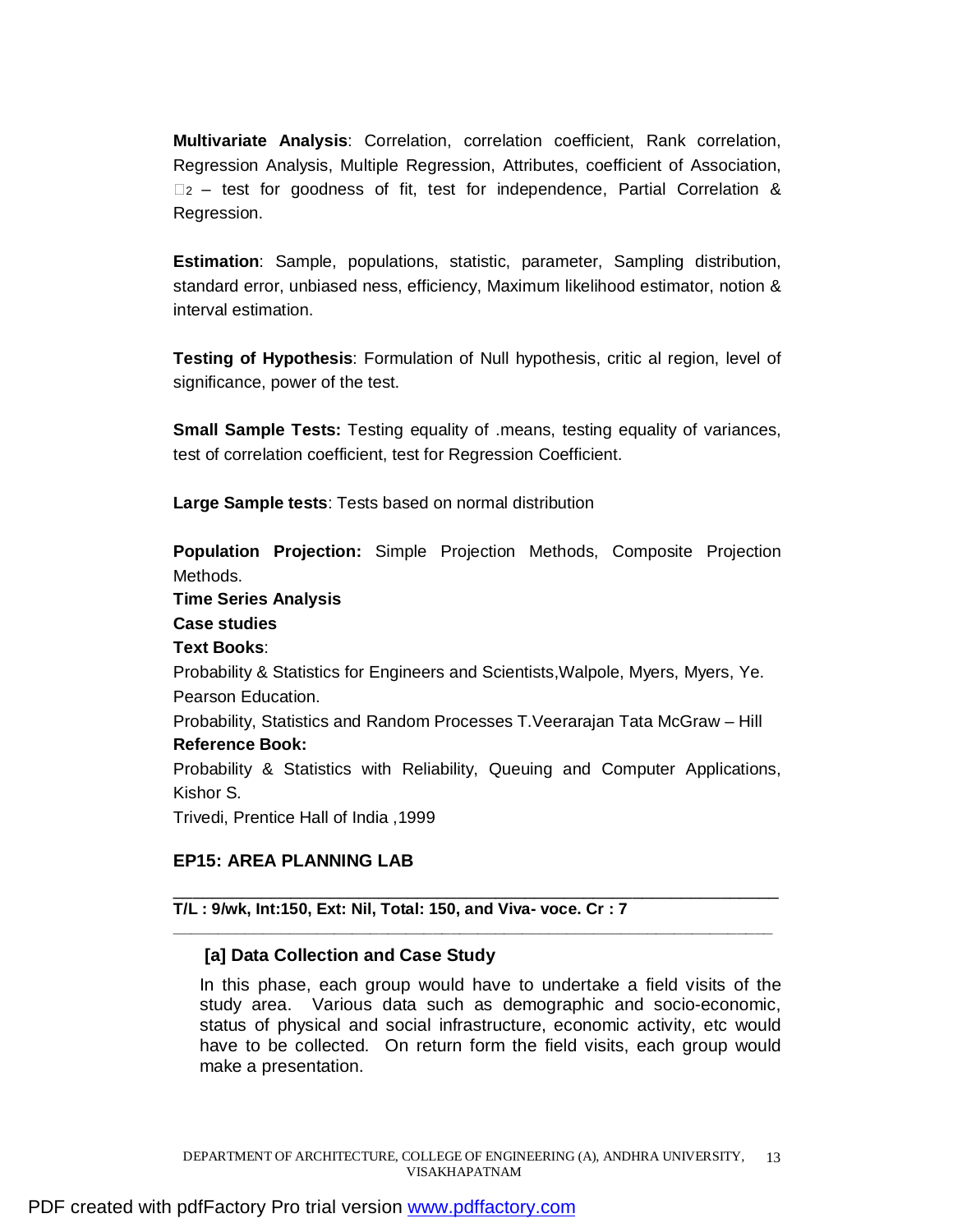## **[b] Case Study, Site Analysis, Identification of Problems and Design Issues**

Each group after through analysis of data collected would be required to describe the existing situation. In addition, after describing the existing situations, the problems therein would be identified and based on which design issues would be identified that would need to be addressed in planning for the area. In addition to these, students will analyze similar case studies and identify design issues and proposed solutions. This phase will terminate in a presentation by each group to a small group of faculty members.

# **[c] Conceptual Plan**

Each group after through analysis of data, identification of the problems and design issues would start work on the conceptual plan for their study area. The proposed concept plan for the study area should contain the following components:

- Objectives and design parameters of the proposed development
- Activity Structure
- Site analysis
- Linkages of the study area with the city
- Physical layout plan indicating the broad land use (residential, commercial, open spaces, industrial, institutional, etc)
- Circulation plan
- Major infrastructure services

The conceptual plan would be presented by each group and will be evaluated by an all faculty jury.

# **[d] Interim Master Plan**

After receiving feedback on the conceptual plan each group would start working towards a master plan for the study area and further refine and substantiate each development proposal with appropriate numbers. The master plan would include the following components:-

- Detailed objectives and activity structure
- Detailed land use plan
- Detailed circulation plan with all levels of roads
- Distribution of open spaces amenities
- Built-form character and urban design guidelines
- Detailed road sections
- Details of two specific projects
- Study models
- Development control regulations
- Preliminary infrastructure plan
- Preliminary costing and financial strategy

This phase will terminate in a presentation by each group to a small group of faculty members.

DEPARTMENT OF ARCHITECTURE, COLLEGE OF ENGINEERING (A), ANDHRA UNIVERSITY, 14 VISAKHAPATNAM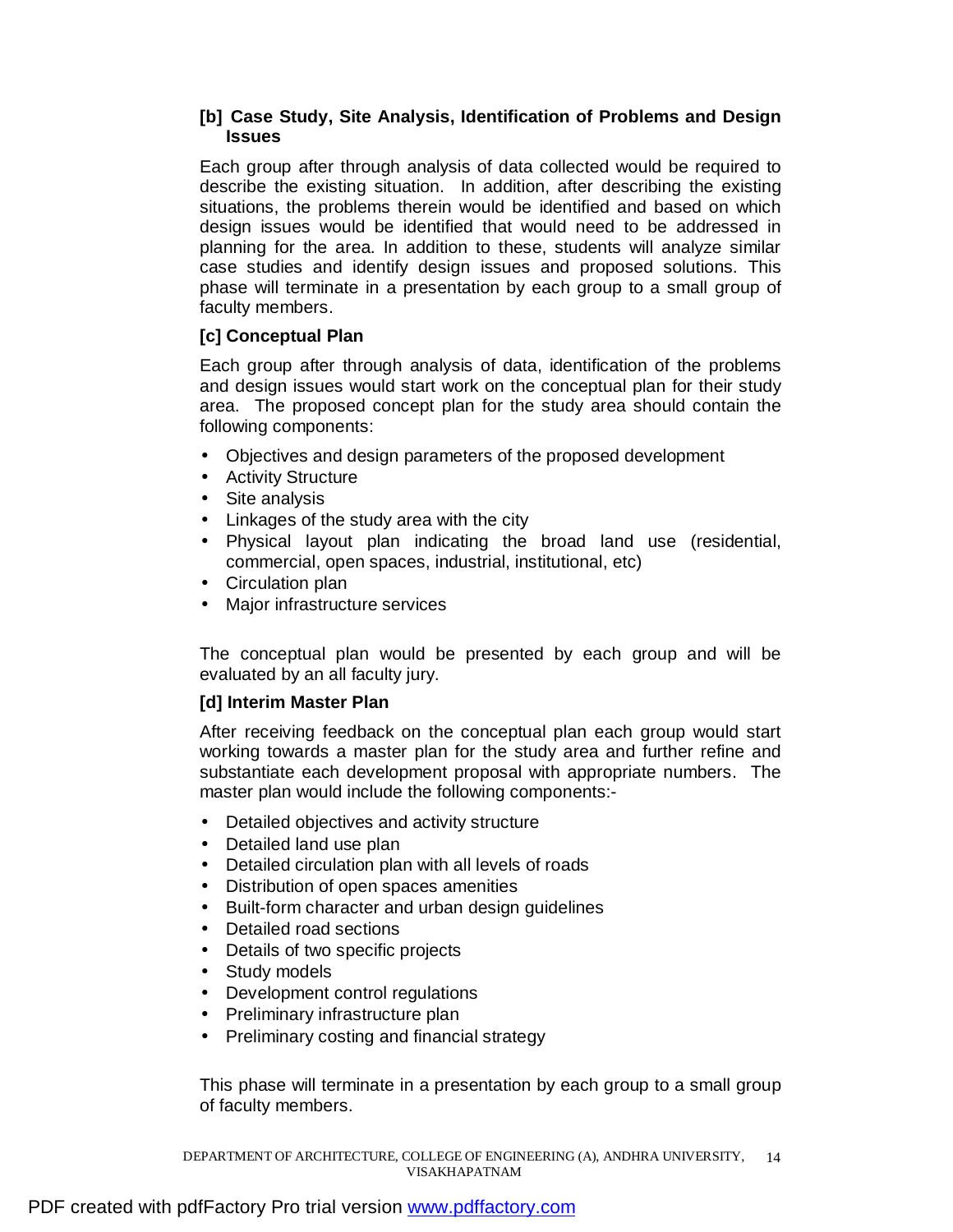## **[e] Final Master Plan With Report and Model**

During this phase, the master plan would be further refined in all aspects governing the physical character of the plan followed by the organizational arrangements for development. A phasing plan for the proposed development with supporting financial analysis is required. The lab exercise will terminate after submission of the report and presentation to faculty members and external experts. For the benefit of external jury members, each group will submit an executive summary of their proposal, three days prior to the date of final presentation. Each group along with the final drawings is required to submit a brief report (minimum 30 pages) on their proposals. The chapter outline would mostly follow the phases of stage-2 of the lab exercise.

# **SEMESTER TWO**

## **EP21: URBAN INFRASTRUCTURE PLANNING AND MANAGEMENT**

#### \_\_\_\_\_\_\_\_\_\_\_\_\_\_\_\_\_\_\_\_\_\_\_\_\_\_\_\_\_\_\_\_\_\_\_\_\_\_\_\_\_\_\_\_\_\_\_\_\_\_\_\_\_\_\_\_\_\_\_\_\_\_ **T/L : 3/wk, Int:30, Ext:70, Total: 100,End Exam: : 3hrs, Cr : 3**

General Introduction to Infrastructure development planning and financing issues and emerging options.

**\_\_\_\_\_\_\_\_\_\_\_\_\_\_\_\_\_\_\_\_\_\_\_\_\_\_\_\_\_\_\_\_\_\_\_\_\_\_\_\_\_\_\_\_\_\_\_\_\_\_\_\_\_\_\_\_\_\_\_\_\_\_\_\_\_\_\_** 

- Demand, gap and issues
- Pricing policies
- Private participation
- Emerging options.

Urban Water Supply

- Water Cycle and Water Resources
- Water Balance
- Per capita water supply, norms, need assessment and planning considerations.
- Water quality, Treatment of water
- Storage of Water
- Planning and Design criteria for Distribution
- Block Cost Estimation of W/S Scheme
- Water Losses and Un-accounted for Water

Rain Water Harvesting concept

Harvesting Structures

Roof Top Water Harvesting

Planning and design Implications

Watershed Management

Definition and Concept

Role of micro-level water management committees

Significance of Watersheds in Planning

Drainage and Sanitation

- Basic planning and design criteria, norms, etc.
- Re-use and recycling of waste water.
- Treatment of waste water (conventional)
- Low cost treatment, land based treatment methods
- Septic Tank, Soak Pits

DEPARTMENT OF ARCHITECTURE, COLLEGE OF ENGINEERING (A), ANDHRA UNIVERSITY, 15 VISAKHAPATNAM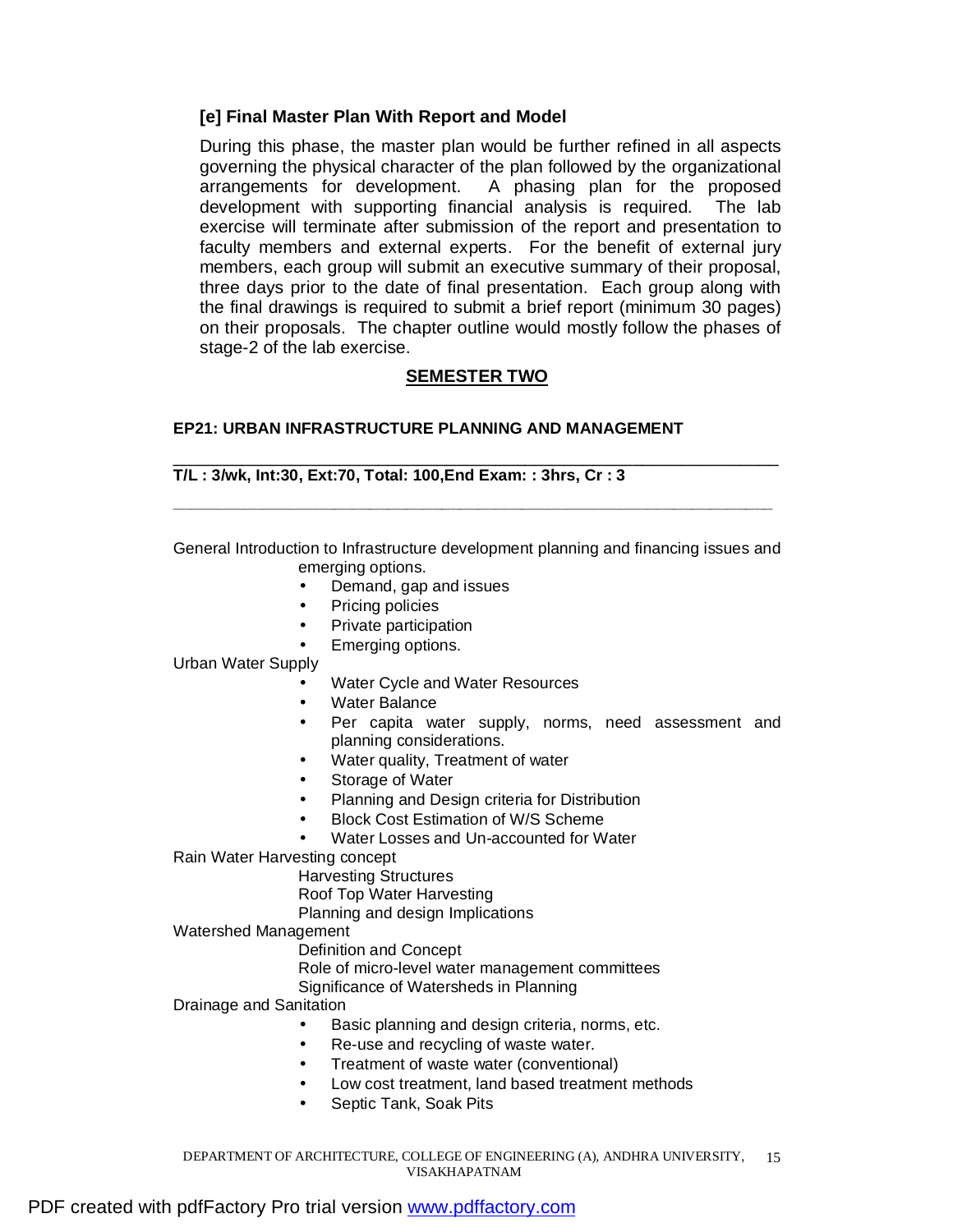Solid Waste Management:

- Definition and present scenario.
- Physical and chemical compositions, constituents of waste.
- Collection-Storage-Transportation and disposal practices.
- Health and environmental risks and issues.
- Plastic waste and bio-medical waste management.
- Recycling/re-use of wastes.
- Privatisation of Solid Waste Management
- Case Studies

Management of Urban Infrastructure

- Concept of infrastructure asset management
	- Role of relational data base management in infrastructure management **Concept** 
		- **Rules**
		- E-R diagrams

## **EP22: REMOTE SENSING AND GEOGRAPHIC INFOMRATION SYSTEMS – I**

\_\_\_\_\_\_\_\_\_\_\_\_\_\_\_\_\_\_\_\_\_\_\_\_\_\_\_\_\_\_\_\_\_\_\_\_\_\_\_\_\_\_\_\_\_\_\_\_\_\_\_\_\_\_\_\_\_\_\_\_\_\_ **T/L : 5/wk, Int:30, Ext:70, Total: 100,End Exam: : 3hrs, Cr : 4** 

**Introduction to Remote Sensing (RS):** Concept of RS; Embarkation of RS; Stages in the Remote Sensing Process; Electromagnetic Spectrum: Concepts; Radiation Interactions; Characteristic of RS; How Remote Sensing Works? Types of Remote Sensing; Advantages of RS; signatures in remote sensing; establishing signature; resolution.

**\_\_\_\_\_\_\_\_\_\_\_\_\_\_\_\_\_\_\_\_\_\_\_\_\_\_\_\_\_\_\_\_\_\_\_\_\_\_\_\_\_\_\_\_\_\_\_\_\_\_\_\_\_\_\_\_\_\_\_\_\_\_\_\_\_\_\_**

- **Introduction to Aerial Photography**: Definition; Types of AP; stereoscopy; stereovision; conditions and causes for stereo vision; Scale of AP; Stereoscopic appearance; Pocket stereoscope; Mirror stereoscope; Parallax bar; Measurement of Height of the object; geometry of AP; types of projection; mathematical concepts; calculations of scale with different methods.
- **Aerial photo Analysis:** Image displacement; types of image displacement rectification of AP; calculation of relief displacement; of vertical aerial photograph.
- **Application of Remote Sensing:** Role of remote sensing in regional planning and availability from RS; other application; population estimation; transportation network and speed estimation of vehicle on road; computation of photo-scale using following method:
	- i. Map of known scale
	- ii. Flight information
	- iii. Size of an object
	- iv. Estimation through familiar objects
	- Ø On hand exercise on point transfer principal point; flight lines and match lines.
- **Fundamental of Photo Interpretation:** Methods of PI; elements of PI; steps in image interpretation; Advantage of Image Interpretation; Sensors and Sensors platforms Types of platforms; advantage and limitation; photographic camera; filters.
- **Introduction to Digital Image Interpretation:** Remote Sensing data acquisition alternatives–Image processing system; processing system characteristics; software; Digital image data formats band sequential

DEPARTMENT OF ARCHITECTURE, COLLEGE OF ENGINEERING (A), ANDHRA UNIVERSITY, 16 VISAKHAPATNAM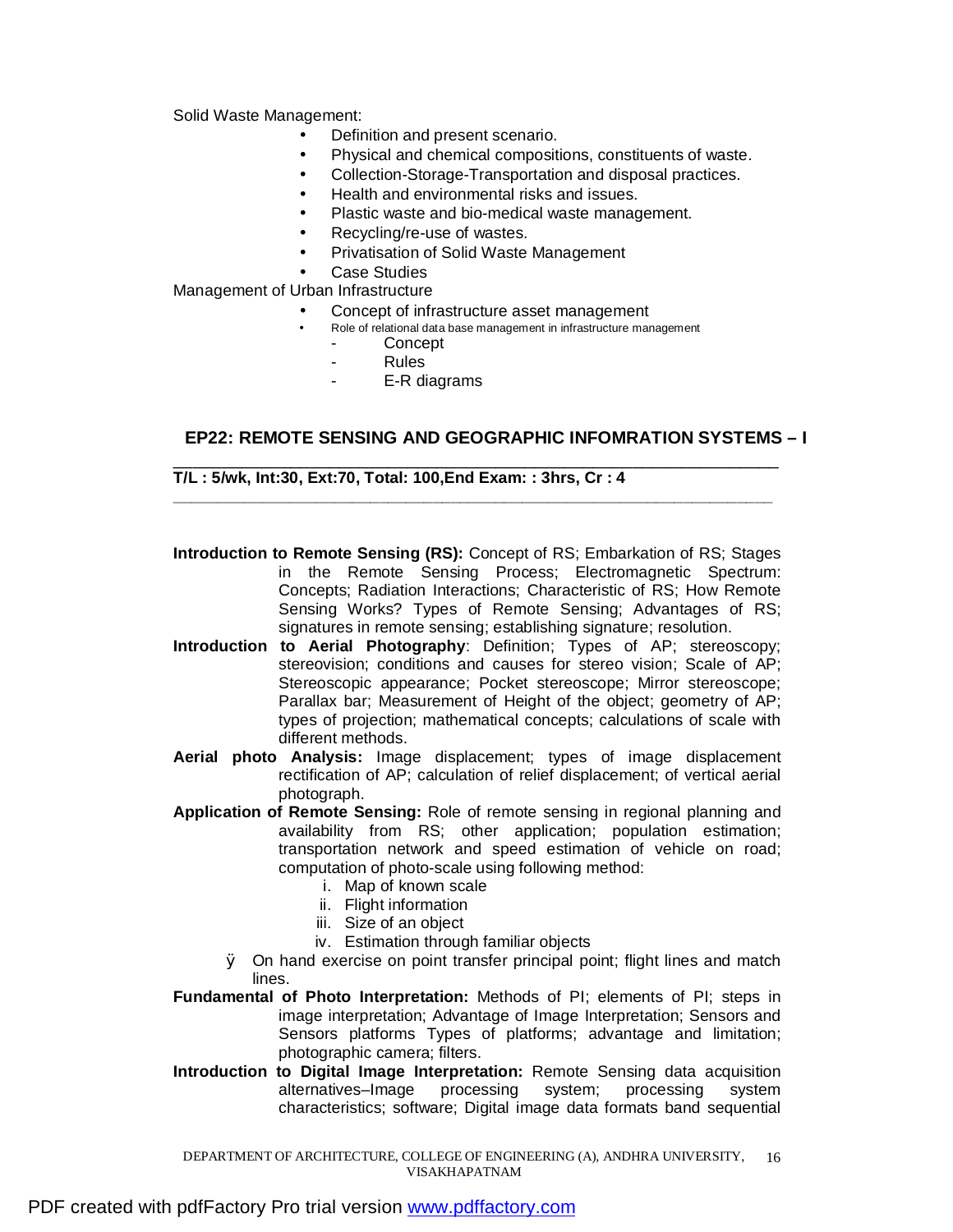format; band interleaved by line format; band interleaved by pixel format; run-length encoding format entropy and significance.

- **Initial Image Statistics extraction:** Univariate and multivariate. Statistics computed form remotely sensed imagery; the histogram and its significance to digital image processing of remote sensor data image display alternatives black and white hard copy image. display; video image display; Radiometric correction and geometric correction of remote sensing data (image preprocessing).
- **Segmentation and edge detection:** Basics of edge detection; second-order edge detection; pyramid edge detection; crack edge detection; edge following; crude region detection; region merging; region splitting; sobel detection; crack edge relaxation; simple edge following
- **Image enhancement:** Image reduction and magnification; transects; contrast enhancement; rationing; spatial filtering; edge enhancement; spatial transformations.

\_\_\_\_\_\_\_\_\_\_\_\_\_\_\_\_\_\_\_\_\_\_\_\_\_\_\_\_\_\_\_\_\_\_\_\_\_\_\_\_\_\_\_\_\_\_\_\_\_\_\_\_\_\_\_\_\_\_\_\_\_\_

#### **EP23: ENVIRONMENTAL IMPACT ASSESSMENT**

#### **T/L : 4/wk, Int:30, Ext:70, Total: 100,End Exam: : 3hrs, Cr : 4**

| Part - I: EIA Concepts and Procedures                           |
|-----------------------------------------------------------------|
| Concept of Environment, Concept of EIA                          |
| EIA: Origin and Development, Basic Content of EIS               |
| Evolution of EIA in India: Constitutional Provisions and Policy |
| Regulations in India, Institutional arrangement                 |
| <b>EIA Evaluation Procedures: Public Hearing</b>                |
| <b>Future Trends in EIA</b>                                     |
| <b>Part II: Process of EIA</b>                                  |
| Screening and Scoping                                           |
| <b>Baseline Studies for EIA</b>                                 |
| <b>Environmental Settings</b>                                   |
|                                                                 |
| <b>Impact Prediction and Evaluation</b>                         |
| easurement of Impacts                                           |
| Concept of Significant Impacts                                  |
| <b>Impact Mitigation</b>                                        |
| <b>Comparison of Alternatives</b>                               |
| Documentation and Monitoring                                    |
| EIA Effectiveness, EMP's                                        |
| Environmental Impact Factors and Areas of Consideration         |
| Environmental Guidelines for Urban Infrastructure Projects      |
| <b>Part III: Socio Economic Impact Analysis</b>                 |
| <b>Types of Socioeconomic Impacts</b>                           |
| Basic Steps in carrying out socioeconomic impact assessment     |
| <b>Environmental Settings Description</b>                       |
| Analysis of Public Services and Facilities                      |
| <b>Fiscal Impact Analysis</b>                                   |
| Analysis of Social Impacts with respect to case study           |
| Impacts of Economic Profile of Community                        |
| Prediction and Changes in Socioeconomic Factors                 |
| <b>Part IV: Air Quality Impact Analysis</b>                     |
| Air Pollutants, Sources of Air Pollution                        |
| <b>Effects of Air Pollutants</b>                                |
|                                                                 |
| <b>Air Quality Modelling</b>                                    |
|                                                                 |

DEPARTMENT OF ARCHITECTURE, COLLEGE OF ENGINEERING (A), ANDHRA UNIVERSITY, 17 VISAKHAPATNAM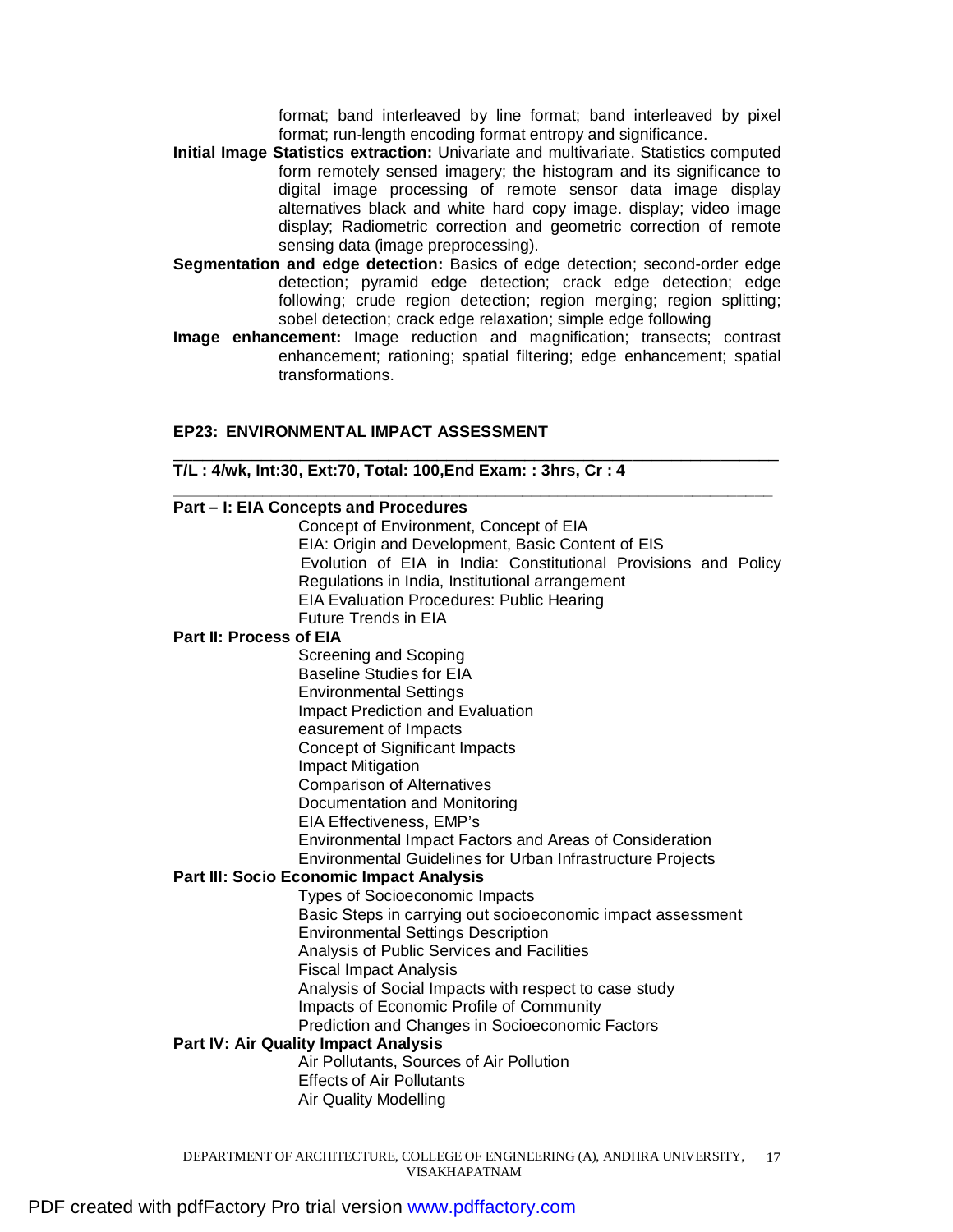Environmental Settings and Description of Project Meteorology and Air Quality Status Emission Inventories Traffic Study, Impact Scenarios Meso scale Impacts and Micro scale Impacts Mitigation Measures Case Studies of a Highway **Part V: Water Quality Impact Analysis**  Water Quality Criteria and Standards Effects of Water Quality Environmental Settings Waste load assessment study Impact Analysis: Modelling, Meso scale and micro scale impacts Case Studies: Urban Growth, Power Plants **Part VI: Noise and Energy Impact Analysis**  Noise and Sound Analysis of Sound Sound Propagation and effects of noise on people Noise Scales and Rating Methods Estimation of Transportation Noise Impacts Residential Noise Analysis: Case Study Energy Overview, Importance of Energy Impact Analysis Energy Sources and Resources Energy Impact Assessment **Part VII: Cultural Resources and Biological Impact Analysis**  Steps of Prediction and Assessment Information of Cultural Resources and Identification of Impacts and **Procedures** Biological Concepts and Terms Flora, Fauna Assessments Radiation Impact on Biota Case Study **Part VIII: EIA Methodologies**  Purpose of EIA Methodologies Early Developments

Categories of EIA Methodologies

Check List Methods, Quantitative Checklists, Multi Attribute Utility Theory

Matrices Methods, Leopold Matrix, Moore Impact Matrix Determination of Environmental Impact Importance: Determination of Weightages of Importance, Development of Value Functions Network Methods

# **Part IX: People's Participation in EIA and Evaluation Criteria for EIA / EMP**

**Reports** 

Basic Definitions and Concepts Advantages and Disadvantages of People's Participation

Objectives of People's Participation

People's Participation Techniques

EIA Reports: Methods of Writing

Basis and Criteria for Evaluation of EIA Reports

## **Part X: EMP Reports**

Introductory Session (Evolution of Pollution Mitigation Technologies, End of Pipe Treatment System Versus Within Pipe Waste Reduction Issues and Options.)

Pollution Control Measures for: Air Pollutants

DEPARTMENT OF ARCHITECTURE, COLLEGE OF ENGINEERING (A), ANDHRA UNIVERSITY, 18 VISAKHAPATNAM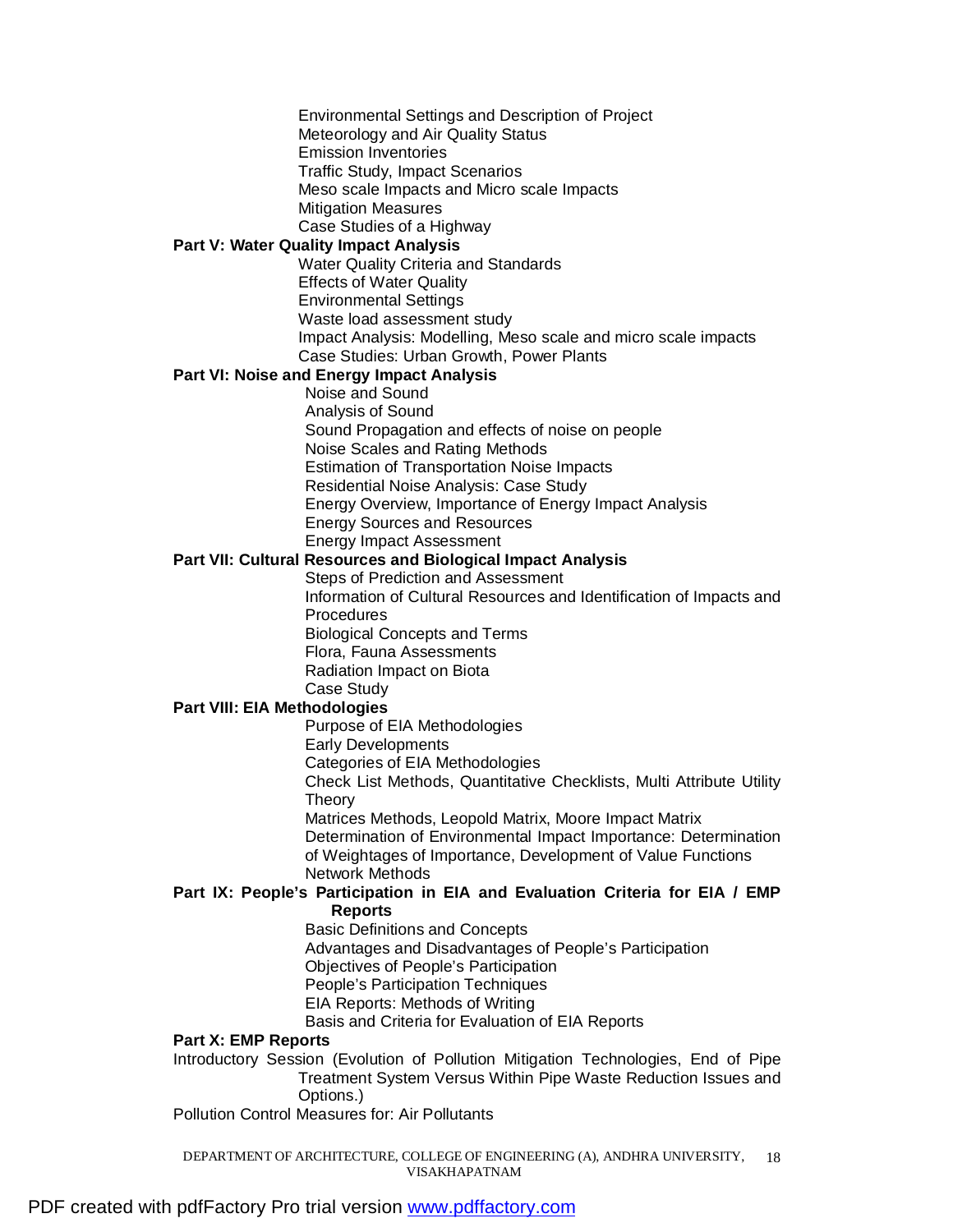|                             | Domestic Waste Water<br><b>Industrial Wastes</b><br>Hazardous Wastes.<br>Solid Wastes |
|-----------------------------|---------------------------------------------------------------------------------------|
|                             | Need of "In-Process Waste Reduction/ Minimisation, Concepts of Cleaner Production     |
|                             | and Cleaner Technologies,                                                             |
|                             | <b>Environmentally Sound Technologies</b>                                             |
|                             | Case Study of a Functional Industrial Estate                                          |
|                             | Concept of 3-Rs: "Recycle-Reuse and Recovery"                                         |
|                             | Concepts of Industrial Symbiosis and Ecology                                          |
|                             | Case Study of Waste Recycling, it's cost effectiveness and options                    |
|                             | <b>Environment Management Systems</b>                                                 |
|                             | ISO-14000 and its Planning Implications,                                              |
|                             | Why do we need ISO?                                                                   |
|                             | Case Study of an ISO certified industry, Environmental and                            |
|                             | Financial Benefits of ISO                                                             |
|                             | Cluster Based Environment management approach                                         |
|                             | Group Environmental Management System                                                 |
| <b>Principles of Energy</b> |                                                                                       |
|                             | Energy-Environment-Pollution Linkages.,                                               |
|                             | Energy Demand and Supply Planning Management,                                         |
|                             | Energy Audit                                                                          |
|                             | <b>Conservation Issues</b>                                                            |

## **EP24: PROJECT APPRAISAL AND MANAGEMENT**

\_\_\_\_\_\_\_\_\_\_\_\_\_\_\_\_\_\_\_\_\_\_\_\_\_\_\_\_\_\_\_\_\_\_\_\_\_\_\_\_\_\_\_\_\_\_\_\_\_\_\_\_\_\_\_\_\_\_\_\_\_\_ **T/L : 4/wk, Int:30, Ext:70, Total: 100,End Exam: : 3hrs, Cr : 3** 

INTRODUCTION PROJECT DEFINITION AND PROJECT DIMENSIONS PROJECT LIFE CYCLE AND STAGES IN PROJECT DEVELOPMENT

**\_\_\_\_\_\_\_\_\_\_\_\_\_\_\_\_\_\_\_\_\_\_\_\_\_\_\_\_\_\_\_\_\_\_\_\_\_\_\_\_\_\_\_\_\_\_\_\_\_\_\_\_\_\_\_\_\_\_\_\_\_\_\_\_\_\_\_**

- **Identification**
- Approval
- Clearances
- Implementation
- Operation
- **Evaluation**

## CONSULTANCY SERVICES IN PLANNNING

- Definition and Dimensions
	- Stages in Consultancy
- Tendering, Bidding and Evaluation of Consultancy Bids
- Terms of Reference and Proposal
- Estimation of Consultancy Fees ( WB/ADB Guidelines)
- Code of Conducts

#### PROJECT APPRAISAL TECHNIQUES\*

Technical/Financial/ /Environmental criteria

## FINANCIAL ANALYSIS\*

- Capital and Operation costs
	- Projections of costs and revenues

DEPARTMENT OF ARCHITECTURE, COLLEGE OF ENGINEERING (A), ANDHRA UNIVERSITY, 19 VISAKHAPATNAM

## PDF created with pdfFactory Pro trial version [www.pdffactory.com](http://www.pdffactory.com)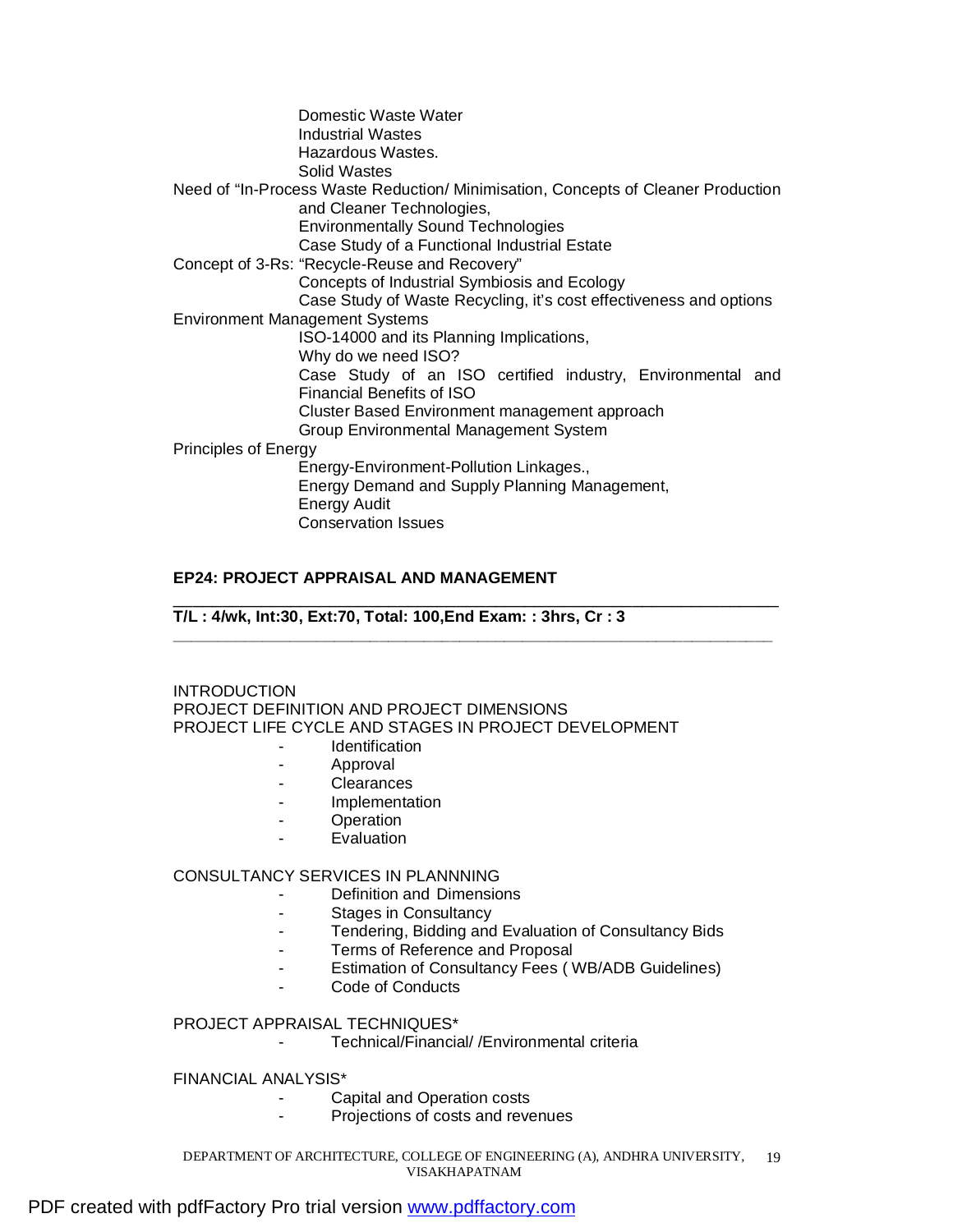- **Financial viability**
- Debt servicing
- Tariff and revenues
- Income and expenditure statements
- Project balance sheets
	- Rate of returns

SOCIAL COST BENEFITS ANALYSIS\*

- Rationale for SCBA
	- UNIDO Approach

PROJECT ORGANISATION

- Definition
- Types and Advantages
- Project Team and Team Members
- Human Resources Development and Management

PROJECT MANAGEMENT

- Planning and control
- Development of project network
- Work Break Down Structure
- Project Schedules
- PERT & CPM
- Project Monitoring and Evaluation
- Environmental care
- **Safety**

PROJECT MONITORING TOOLS

- PRIMAVERA\*\*
- Management information systems

Additional guest Lectures by Project Managers and Professionals shall be arranged on Saturdays.

Student have to review a development / infrastructure project of his/ her choice. The review shall be presented in the following format:

Project Description and components Project stages and Life Cycle Project Organization Details of Techno-Economic Feasibility Project Schedules Work Break Down Structure and MIS

## **EP25: ENVIRONMENTAL IMPACT ASSESSMENT LAB**

## **T/L : 8/wk, Int:150, Ext: Nil, Total: 150,End Exam: Viva- voce, Cr : 6**

#### **The Studio Exercise**

(i) To prepare a baseline environmental profile based on one season environmental information

\_\_\_\_\_\_\_\_\_\_\_\_\_\_\_\_\_\_\_\_\_\_\_\_\_\_\_\_\_\_\_\_\_\_\_\_\_\_\_\_\_\_\_\_\_\_\_\_\_\_\_\_\_\_\_\_\_\_\_\_\_\_

**\_\_\_\_\_\_\_\_\_\_\_\_\_\_\_\_\_\_\_\_\_\_\_\_\_\_\_\_\_\_\_\_\_\_\_\_\_\_\_\_\_\_\_\_\_\_\_\_\_\_\_\_\_\_\_\_\_\_\_\_\_\_\_\_\_\_\_**

- (ii) To identify the probable impacts due to the project proposal and their significance.
- (iii) To develop environmental management plan for the area.

Information collected from various primary and secondary sources.

The following areas have been identified as significant importance of study:

DEPARTMENT OF ARCHITECTURE, COLLEGE OF ENGINEERING (A), ANDHRA UNIVERSITY, VISAKHAPATNAM 20

## PDF created with pdfFactory Pro trial version [www.pdffactory.com](http://www.pdffactory.com)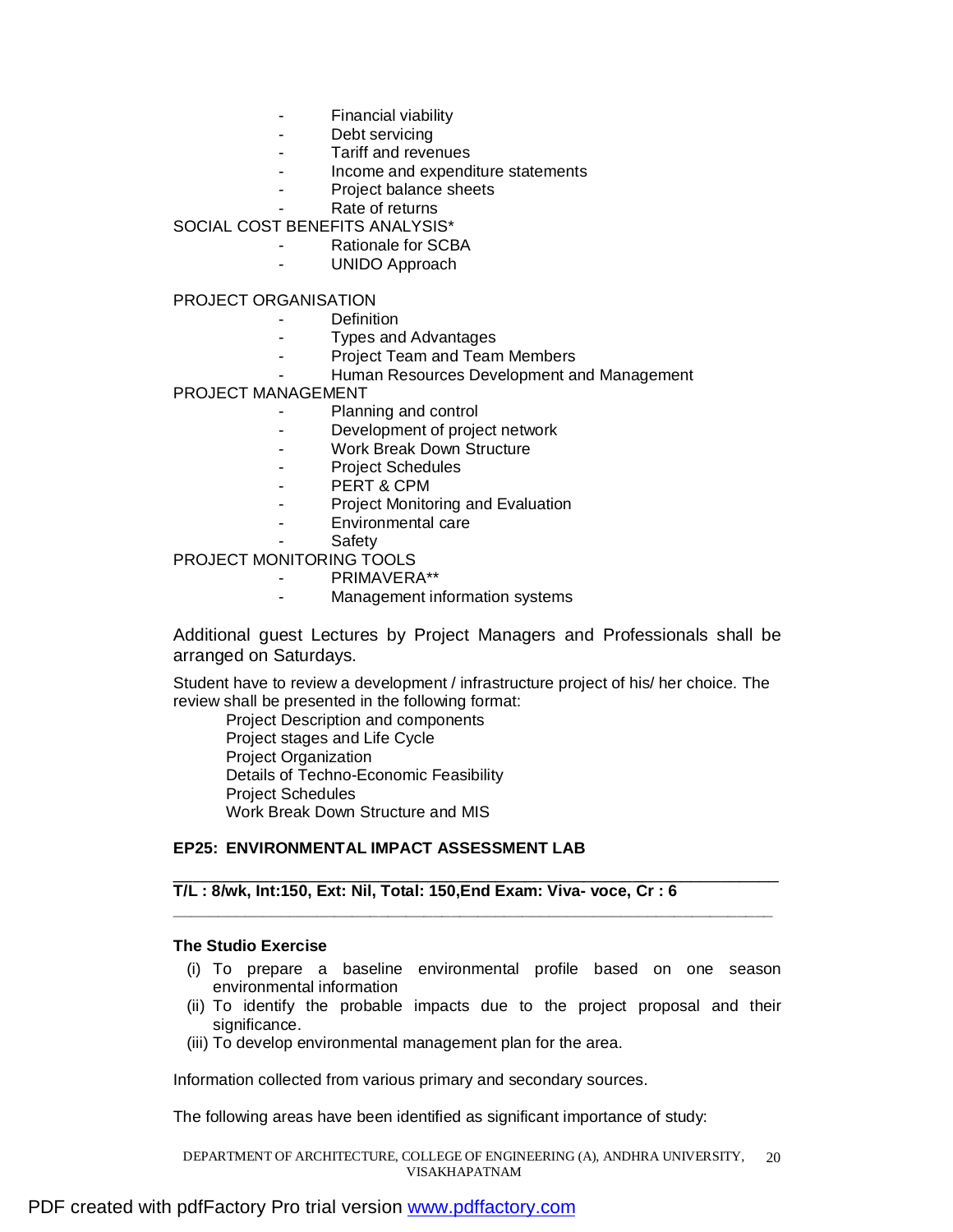- a) Land and Estuary Environment
- b) Marine Ecology
- c) Socio Economic Environment

## **Urban Environmental Planning Programme for a city.**

- Socio-economic **•** Noise-environment
- 
- 
- Air environment Industrial environment
- Water-environment Resource environment

## **A. Field Studies and Analysis**

1. *Analysis of Land-use and activity patterns*:

An activity intensity and concentration analysis for different urban/ environmental sub-systems such as industry, transportation, housing/ habitat (including squatter settlements), water supply, sewerage, solid waste and energy sector will be done in a multi-face interaction framework. This analysis will precede an environmental land use analysis.

#### 2. *Industrial Activity Analysis:*

A more focussed analysis in terms of intensity of activity, mix of industries, pollution contribution, employment generation will be analysed to assess the environmental impact of industries in the region.

#### 3. *Transportation Activity Analysis:*

Among the contributors to air pollution, Transport sector has gained significance in the recent past. The problems of vehicular pollution is expected to be much higher in the industrial parts of urban area as many heavy and medium goods vehicles predominate. Based on a rapid volume counts and directional movement surveys, an assessment, through appropriate modeling, is made to estimate ambient air quality and also to estimate transport sectors contribution.

#### 4. *Environmental Infrastructure Facilities: Status and trends*

Water and waste water analysis in terms coverage, quality and source/disposal practices will be analysed to establish the status of water environment in the regions of study.

#### 5. *Socio-economic Analysis:*

Habitat, population living in various environmental zones, level of exposure to environmental risk, health impacts, preventive and curative practices adopted by people are analysed to assess the level of risk on the one hand and to understand peoples coping strategies to mitigate environmental stress on the other.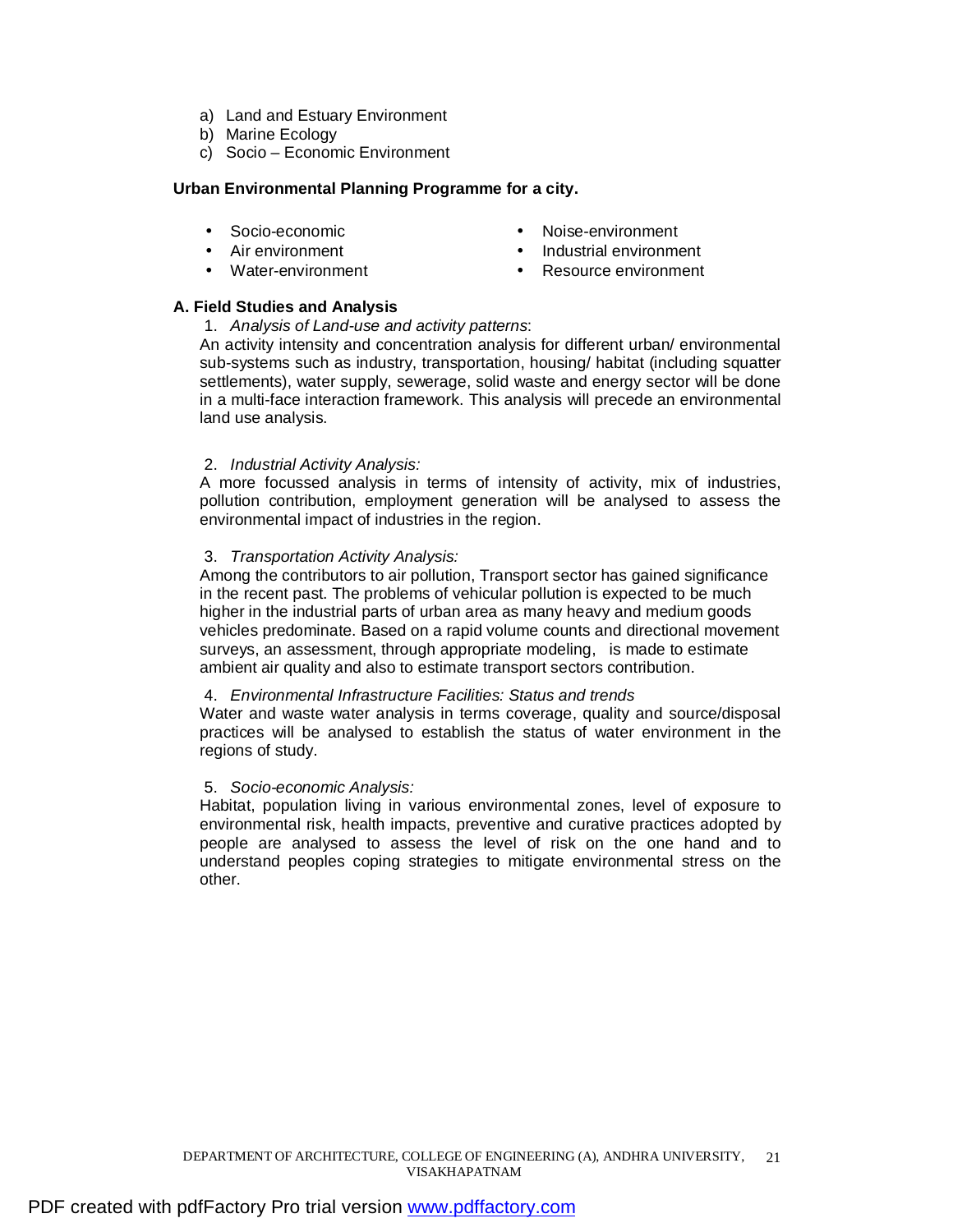*Part –II: Evolution of Preventive/ Mitigative and Resource Conservation/ augmentation measures:* 

Based on sectoral analysis, a comprehensive problem statement and mitigative measures shall be evolved.

Wherever possible, conservation and augmentation of natural resources like water, land etc shall be integrated with the mitigative measures.

Thus, an integrated analysis will help us, on the one hand, to know the process of urban environmental degradation, and on the other, a suitable environmental planning effort can be made to mitigate the existing problems in the study area.

# **SEMESTER THREE**

#### **EP31 : SUSTAINABLE DEVELOPMENT AND BIODIVERSITY MANAGEMENT**

\_\_\_\_\_\_\_\_\_\_\_\_\_\_\_\_\_\_\_\_\_\_\_\_\_\_\_\_\_\_\_\_\_\_\_\_\_\_\_\_\_\_\_\_\_\_\_\_\_\_\_\_\_\_\_\_\_\_\_\_\_\_

**\_\_\_\_\_\_\_\_\_\_\_\_\_\_\_\_\_\_\_\_\_\_\_\_\_\_\_\_\_\_\_\_\_\_\_\_\_\_\_\_\_\_\_\_\_\_\_\_\_\_\_\_\_\_\_\_\_\_\_\_\_\_\_\_\_\_** 

**T/L : 4/wk, Int:30, Ext: 70, Total: 100,End Exam: 3Hrs, Cr : 3** 

Systems Diversity. Species Concept & Inventory. Habitats & Systems Change. Use Of Bioresources. Valuing Biodiversity. Conservation. National & International Policies & Instruments. Assistance & Aid. Biodiversity Convention., Associated Inputs Biodiversity Planning. Costing Targets. Agro & Forestry Systems/Forests Interface. Monitoring Systems. Biosphere World Views.

## **EP32: ENVIRONMENTAL LAW AND POLICY**

#### **T/L : 3/wk, Int:30, Ext: 70, Total: 100,End Exam: 3Hrs, Cr : 3**

#### Introduction

Introduction to Law (Indian Constitution., Evolution of Environmental Laws in India.) Law of Torts, the first Environmental Law. Seminar on Air, Water and EP Acts. (A critical appraisal.) Seminar on Forest and Wildlife Act.

\_\_\_\_\_\_\_\_\_\_\_\_\_\_\_\_\_\_\_\_\_\_\_\_\_\_\_\_\_\_\_\_\_\_\_\_\_\_\_\_\_\_\_\_\_\_\_\_\_\_\_\_\_\_\_\_\_\_\_\_\_\_

**\_\_\_\_\_\_\_\_\_\_\_\_\_\_\_\_\_\_\_\_\_\_\_\_\_\_\_\_\_\_\_\_\_\_\_\_\_\_\_\_\_\_\_\_\_\_\_\_\_\_\_\_\_\_\_\_\_\_\_\_\_\_\_\_\_\_\_**

DEPARTMENT OF ARCHITECTURE, COLLEGE OF ENGINEERING (A), ANDHRA UNIVERSITY, 22 VISAKHAPATNAM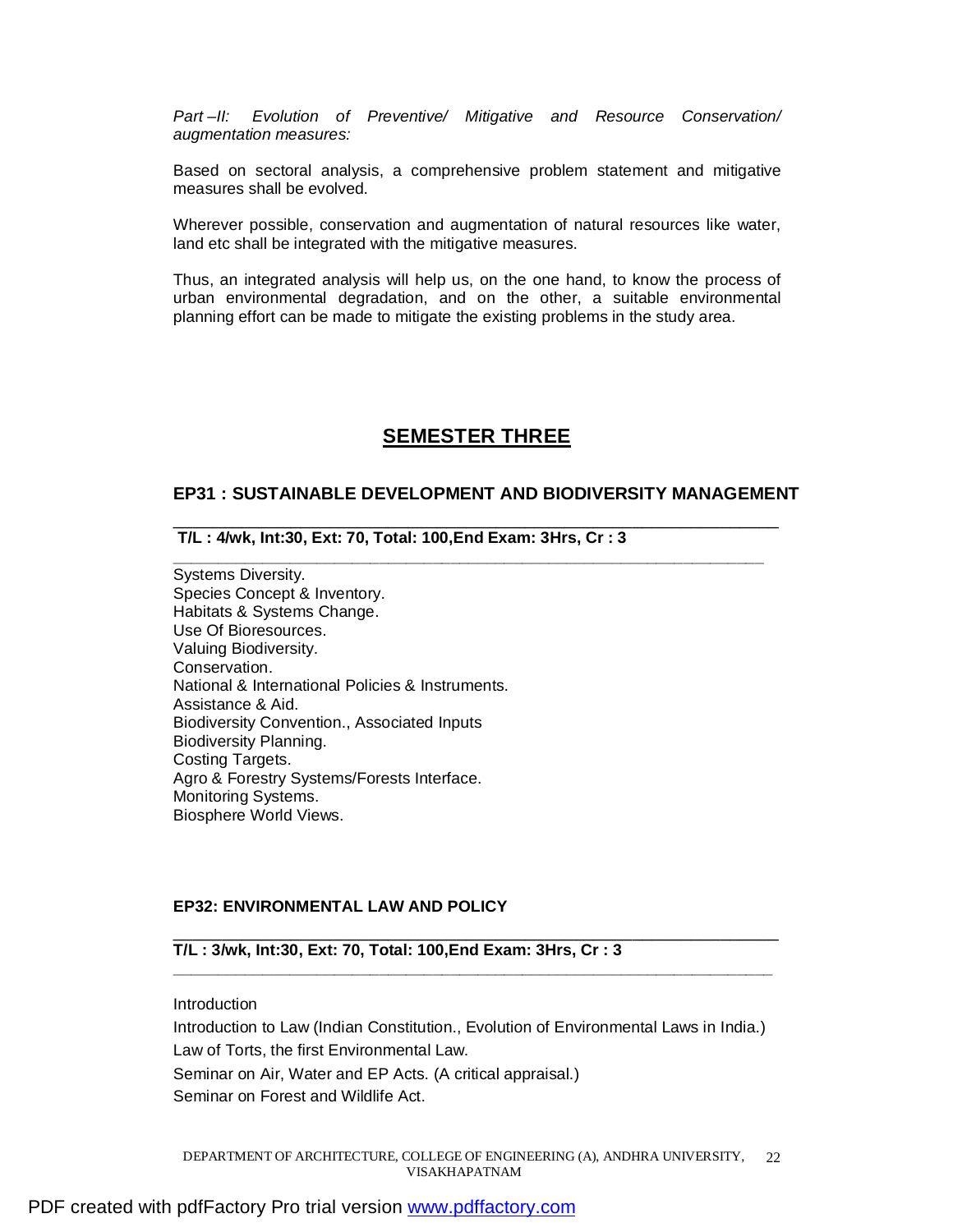PILs and Writs as a tool of pollution control. Some important international environmental laws. From Stockholm to Rio - History of environmental policy in world and in India. Environment versus Development (Different approaches and analysis.) Seminar on Alternative development paradigms for environment friendly, that is sustainable growth. (Presentation of live cases.)

#### **EP33: REMOTE SENSING AND GEOGRAPHIC INFOMRATION SYSTEMS – II**

#### **T/L : 5/wk, Int:30, Ext: 70, Total: 100,End Exam: 3Hrs, Cr : 3**

**Introduction to GIS:** What is GIS and its applications?; GIS as an Integrating Technology; GIS Terminology; GIS- a generic definition; Information System.

\_\_\_\_\_\_\_\_\_\_\_\_\_\_\_\_\_\_\_\_\_\_\_\_\_\_\_\_\_\_\_\_\_\_\_\_\_\_\_\_\_\_\_\_\_\_\_\_\_\_\_\_\_\_\_\_\_\_\_\_\_\_

**\_\_\_\_\_\_\_\_\_\_\_\_\_\_\_\_\_\_\_\_\_\_\_\_\_\_\_\_\_\_\_\_\_\_\_\_\_\_\_\_\_\_\_\_\_\_\_\_\_\_\_\_\_\_\_\_\_\_\_\_\_\_\_\_\_\_\_** 

- **Components of GIS:** Computer hardware; GIS software modules; Data Input; Data Storage and Database management; Data Output and Presentation; Organizational Aspects of GIS; Representation of Spatial and nonspatial data in GIS.
- **Data base management system and file structure:** Data input and editing subsystem; Collect and/or processes spatial data; automated editing and verification; geo-coding; Data reporting subsystem; output form spatial models in tabular or map form.
- **Vector and Raster Data structure:** Point; Lines and polygon; Flat files and spreadsheets; Hierarchical data structure; Relational database structures; Hands on practical exercise on data and file structures
- **Thematic information Extraction:** Supervised classification Baye's minimum risk classifier; Mahalnobi's distance; Bhattacharya distance; parallelepiped classification – cluster building algorithm; Iso-data algorithm change detection – The nature of change detection; change; Detection algorithms; Interpretation of satellite imagery (Land use mapping).
- **Spatial data analysis:** Integrated Data analysis of spatial and attribute Data; Attribute query; spatial query; retrieval; reclassification; multi layer operations (arithmetical; logical; conditional)
- **Map Editing:** Editing of the features of maps hand-on using GIS software.
- **Integration of spatial and non-spatial data base system:** Statistical data analysis integrating to map- hands on practical; Map visualization - hands on practical using GIS software.
- **Map Analysis**: Joining statistical data to map, Overlay, Query building etc hands-on using GIS.

DEPARTMENT OF ARCHITECTURE, COLLEGE OF ENGINEERING (A), ANDHRA UNIVERSITY, 23 VISAKHAPATNAM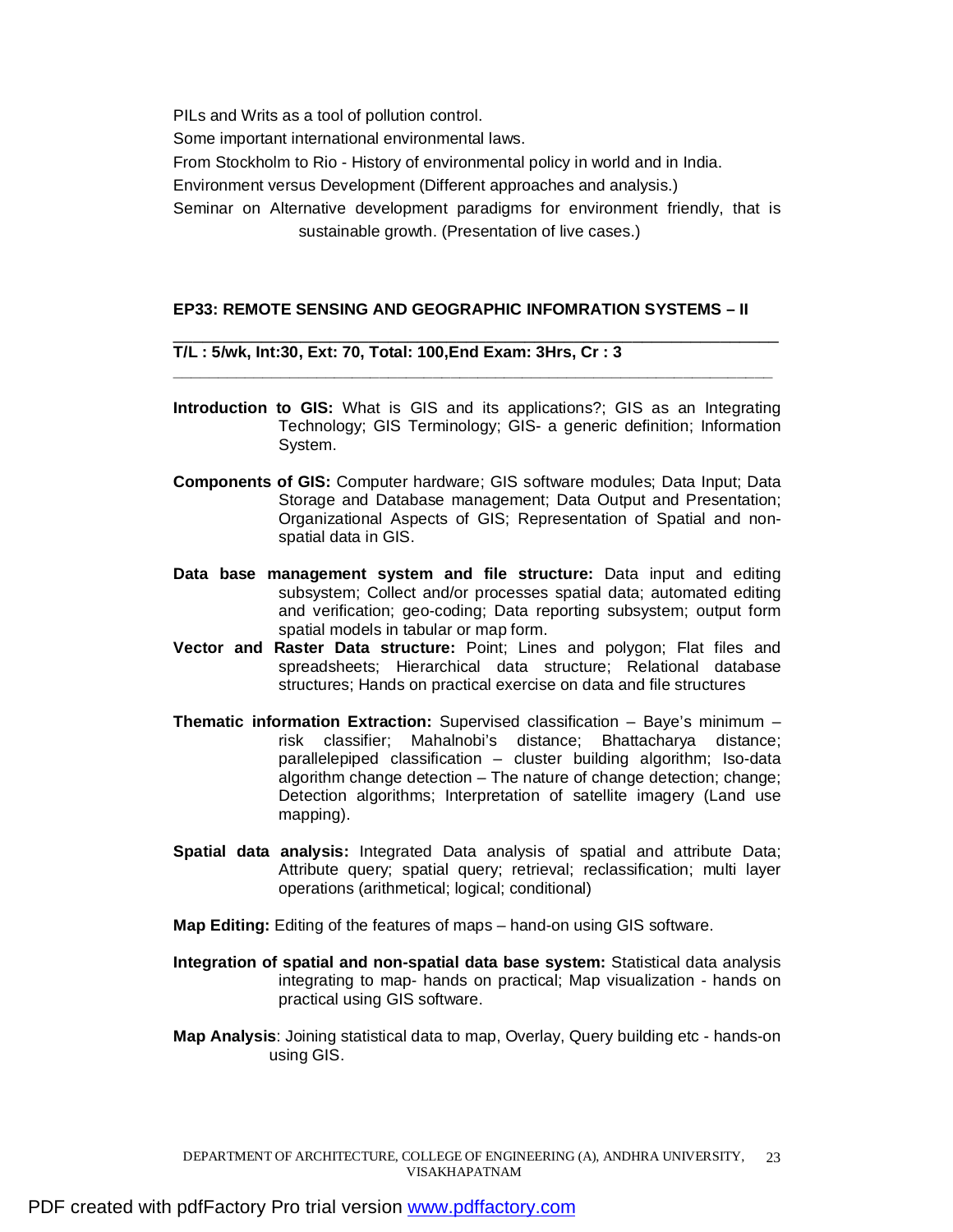- **Network analysis:** Root analysis; path finding; dynamic segmentation; location allocation; supply and demand; accessibility; spatial interaction; gravity modeling.
- **Digital Terrain Modeling:** Slope; aspects; flow direction; flow accumulation; watershed; stream network; finding sink depth; Decision analysis (Query building; buffer; overlay etc.) – hands on practical application of GIS.

#### **EP34: URABN DISASTER MANAGEMENT**

#### **T/L: 4/wk, Int: 30, Ext: 70, Total: 100, End Exam: 3Hrs, Cr: 4**

Introduction to the concept of disaster management and mitigation.

Trend in urban development and challenges before urban administrators in risk reduction.

\_\_\_\_\_\_\_\_\_\_\_\_\_\_\_\_\_\_\_\_\_\_\_\_\_\_\_\_\_\_\_\_\_\_\_\_\_\_\_\_\_\_\_\_\_\_\_\_\_\_\_\_\_\_\_\_\_\_\_\_\_\_

**\_\_\_\_\_\_\_\_\_\_\_\_\_\_\_\_\_\_\_\_\_\_\_\_\_\_\_\_\_\_\_\_\_\_\_\_\_\_\_\_\_\_\_\_\_\_\_\_\_\_\_\_\_\_\_\_\_\_\_\_\_\_\_\_\_\_\_** 

Natural disaster : Nature, causes, impact.

Hazard and vulnerability assessment, concepts, tools and techniques.

Pre-disaster mitigation and protection of lifelines and critical facilities against natural hazards.

Concepts and overview of technological hazards at the city level.

Major accident hazards in industries, storages and ports.

Safety management system: Strategies for implementation.

Fire safety at the city level.

Emergency planning, preparedness and response at the city level.

Principles and methods of community based approaches for urban disaster management.

**\_\_\_\_\_\_\_\_\_\_\_\_\_\_\_\_\_\_\_\_\_\_\_\_\_\_\_\_\_\_\_\_\_\_\_\_\_\_\_\_\_\_\_\_\_\_\_\_\_\_\_\_\_\_\_\_\_\_\_\_\_\_\_\_\_\_\_** 

Community based disaster management practice: Concepts and Cases Strategy for Building community capability in disaster mitigation. Education and training on mitigation and emergency planning.

#### **EP35: ENVIRONMENTAL DESIGN**

\_\_\_\_\_\_\_\_\_\_\_\_\_\_\_\_\_\_\_\_\_\_\_\_\_\_\_\_\_\_\_\_\_\_\_\_\_\_\_\_\_\_\_\_\_\_\_\_\_\_\_\_\_\_\_\_\_\_\_\_\_\_ **T/L: 8/wk, Int:150, Ext: Nil, Total: 150,End Exam: : Viva- voce. Cr: 6** 

A Code of Humane Habitat. Concepts of City Design. Streets and Public Spaces. Good City Form. Theories of Urban Design. Human Behaviour and Urban Setting. Planning Standards. Land use, Transportation and Built-form Interface. Built-form and Development Controls translate. Landscaping and Environmental Design. Participatory Design Process.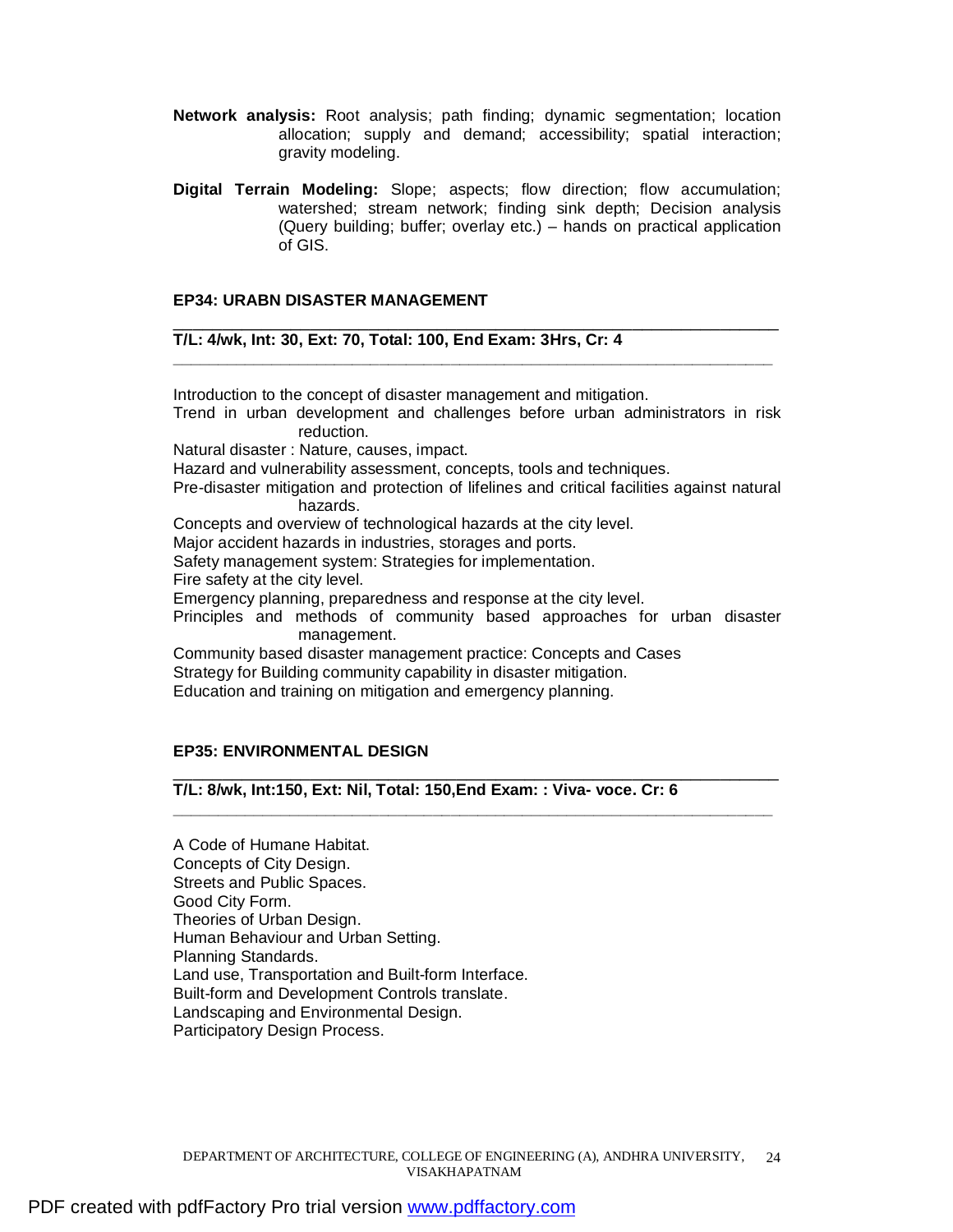# **SEMESTER FOUR**

## **EP41: PROFESSIONAL PRACTICES FOR PLANNERS**

#### \_\_\_\_\_\_\_\_\_\_\_\_\_\_\_\_\_\_\_\_\_\_\_\_\_\_\_\_\_\_\_\_\_\_\_\_\_\_\_\_\_\_\_\_\_\_\_\_\_\_\_\_\_\_\_\_\_\_\_\_\_\_ **T/L: 4/wk, Int: 30, Ext: 70, Total: 100, End Exam: : 3hrs Cr : 4**

General overview of the Planning profession, fields, markets and players at local, regional, national and International level

**\_\_\_\_\_\_\_\_\_\_\_\_\_\_\_\_\_\_\_\_\_\_\_\_\_\_\_\_\_\_\_\_\_\_\_\_\_\_\_\_\_\_\_\_\_\_\_\_\_\_\_\_\_\_\_\_\_\_\_\_\_\_\_\_\_\_\_**

Scope of Work for Planners in:

- Engineering and Consultancy
- Non-Government Organizations / CBOs
- Bi- lateral and Multi-lateral organizations
- Real Estate or Project Management Offices

Academic Research Organizations

Project Development, Consultancy Proposals, Terms of Reference, Tenders for Government, Non Government and Multi-lateral agencies

Concept of Logical Framework (Log –frame) Analysis

Professional Service cost estimations, rate, rules of GO and Multi-lateral agencies etc.

Hands-on: LFA and Preparation of Technical and Financial Proposal for a hypothetical case project

\_\_\_\_\_\_\_\_\_\_\_\_\_\_\_\_\_\_\_\_\_\_\_\_\_\_\_\_\_\_\_\_\_\_\_\_\_\_\_\_\_\_\_\_\_\_\_\_\_\_\_\_\_\_\_\_\_\_\_\_\_\_

**\_\_\_\_\_\_\_\_\_\_\_\_\_\_\_\_\_\_\_\_\_\_\_\_\_\_\_\_\_\_\_\_\_\_\_\_\_\_\_\_\_\_\_\_\_\_\_\_\_\_\_\_\_\_\_\_\_\_\_\_\_\_\_\_\_\_\_** 

Contracts, Negotiation, Remuneration Project Monitoring and Human Resources Management

## **EP42: DISSERTATION**

## **T/L: 20/wk, Int: 200, Ext: 200, Total: 400,End Exam: Viva- voce. Cr: 10**

Individual projects are undertaken on environment related topics.

Thesis/Dissertation/Project work

- 1. Student has to start Thesis/Dissertation/Project work in III Semester itself and has to complete by the end of the IV Semester. The Thesis/Dissertation/Project work is evaluated through defence and Viva-Voce examination with one External Examiner nominated by the University, Head of the Department, Chairman Board of Studies and Research Guide(s).
- 2. The Viva-Voce for the labs/design projects shall be held with course instructor and one external member from academic institution/industry/R&D organization.

## **References**

- § Environmental Pollution Control Engineering : C.S. Rao, Wiley Eastern Ltd., Bombay (1991).
- § Manual on Water Supply and Treatment, CPHEEO, Ministry of Works and Housing, New Delhi, (1984).
- § 'Principles of Water Quality Control', T.H.Y. Tebbult, Pergamon Press, (1983).
- § Water Supply and Sewerage : Ernest W., Steel, McGraw Hill Co., (1960).
- § Wastewater Engineering Treatment, Disposal Reuse : TMH Edition, New Delhi (latest).

DEPARTMENT OF ARCHITECTURE, COLLEGE OF ENGINEERING (A), ANDHRA UNIVERSITY, VISAKHAPATNAM 25